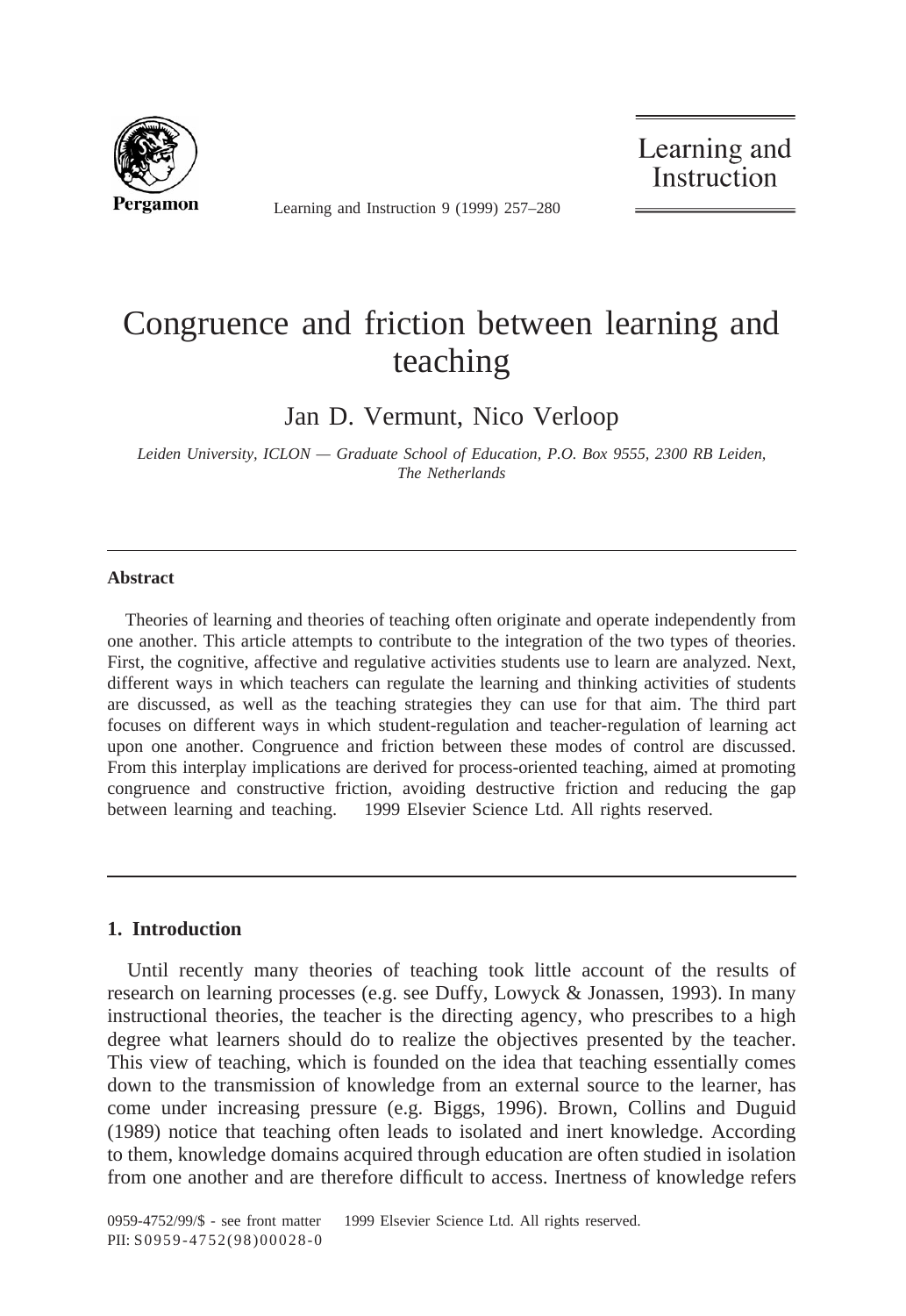to the problem, also known in working practice, that, although pupils and students have indeed acquired a lot of knowledge, they may not have acquired the capacity to apply this knowledge to solve problems in practice. Dahlgren (1984) showed that although university students were able to talk about their field of study in more complicated words after one year of studies, their misconceptions about fundamental phenomena in that field had not changed. The speed of technological, professional and societal changes also makes it necessary for people to be able to acquire new knowledge independently after their school careers.

In response to these problems of transmission-of-knowledge teaching theories, a lively discussion has recently arisen about the presuppositions of these theories. For instance, Bednar, Cunningham, Duffy & Perry (1991) state that "learning" is not a passive, knowledge-consuming and externally directed process, but an active, constructive and self-directed process in which learners build up internal knowledge representations that are personal interpretations of their learning experiences. These representations change constantly on the basis of the meaning people attach to their experiences. Bednar et al. (1991) argue for consistently founding teaching models on a theory of student learning processes. The idea that teaching practices and theories of teaching should be based on knowledge and theories of how students learn can already be found in Gagné's work (Gagné, 1970). More recently, Glaser (1991) and Shuell (1993) again made a plea for the development of theories in which teaching and learning are more intertwined than is usually the case.

When learning is conceived more as self-regulated knowledge construction than as taking in already existing external knowledge, the role of teaching changes too, from transmission of knowledge to supporting and guiding self-regulated knowledge construction (e.g. Lonka, 1997). The processes of students' knowledge construction become the object of teachers' efforts. This calls for theories of teaching that are firmly based on an analysis of student learning processes (e.g. Duffy et al., 1993; Brown, 1994; De Corte, 1995). In this article, an attempt is made to sketch the beginnings of such a theory, focusing on the regulation dimension of teaching and learning. It starts with an analysis of the learning activities students engage in. Following Shuell's (1993) suggestion, special attention is paid to the joint effects that teaching and learning may have upon one another. Besides, we will focus on learning and teaching in upper secondary and higher education. Not all parts of the theory can be documented equally well with empirical research results yet. Therefore, the last section presents some directions in which future empirical research should go.

#### **2. Student-regulation of learning processes**

Teaching does not automatically lead to learning. The learning activities students engage in largely determine the quality of the learning outcomes they attain. The literature on student learning is extensive, and different researchers use different concepts for similar or partly overlapping learning activities. Pintrich (1994) compared several taxonomies of learning components and concluded that the common elements were students' knowledge base, their procedural skills, their self-regulation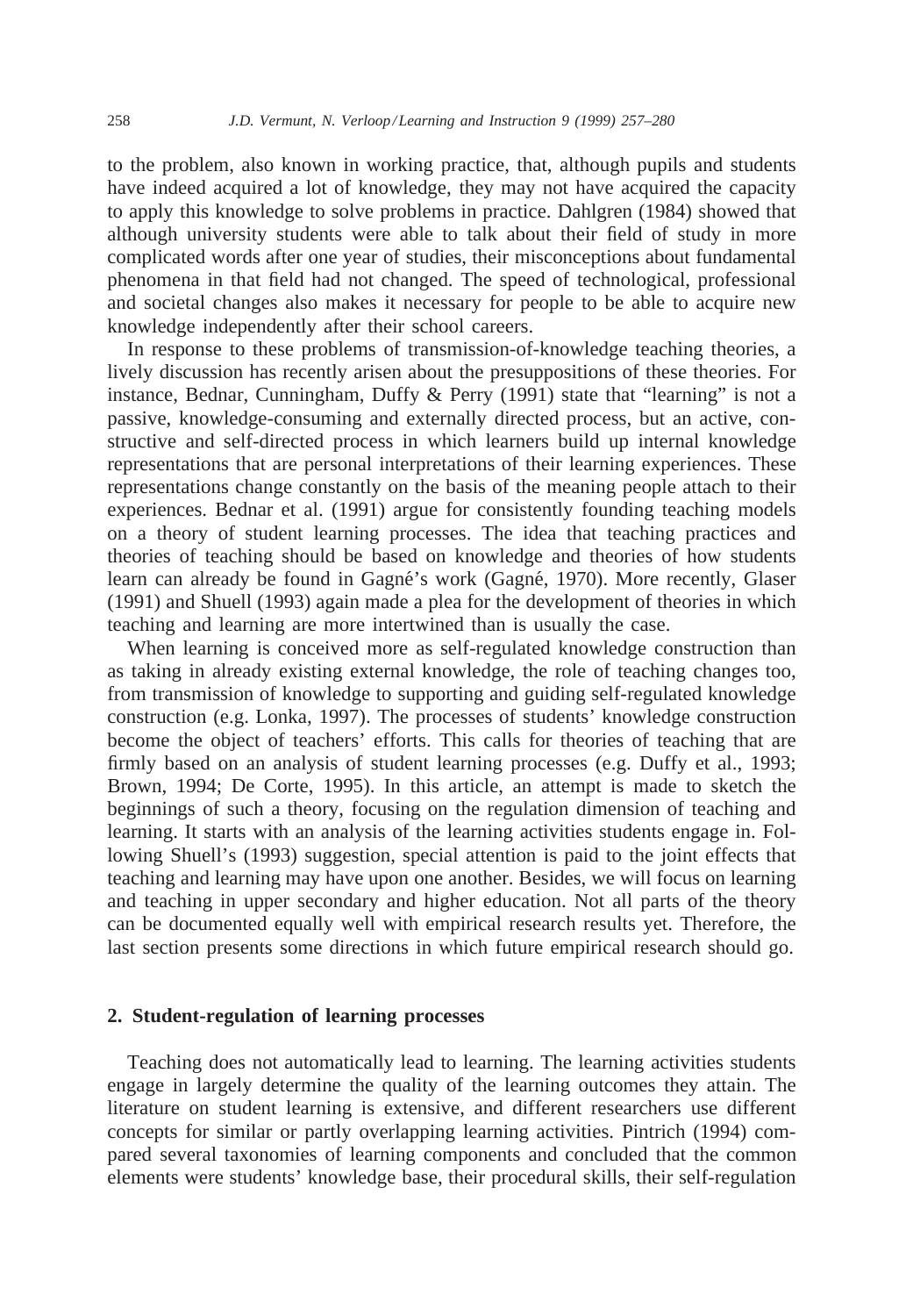of learning, and their motivation and affect. The distinction between cognitive, metacognitive and affective/motivational components of learning can also be found in the work of several other researchers, e.g. Short and Weisberg-Benchell (1989) and Wagner and McCombs (1995). Therefore, a first organizing principle in the categorization of learning activities presented below concerns three types of learning activities: cognitive, affective and metacognitive (regulative). Cognitive processing activities are those thinking activities that students use to process subject matter and that lead directly to learning outcomes in terms of changes in students' knowledge base. Affective learning activities, which students employ to cope with emotions that arise during learning, lead to a mood that may foster or impair the progress of the learning process. Metacognitive regulation activities are those thinking activities students use to decide on learning contents, to exert control over their processing and affective activities and to steer the course and outcomes of their learning. Both affective and regulative learning activities lead indirectly to learning outcomes, via their influence on the processing of subject matter. Hence, the term "regulation" has two conceptualizations, at two different levels of specificity: (1) as one (metacognitive) type of learning activity, the others being cognitive and affective, and (2) in the more general sense of student-regulation of learning processes, which encompasses the three types of learning activities.

Processing, affective and regulative components of learning are often studied separately. In each domain, researchers have identified learning activities and strategies whose descriptions often show considerable overlap. The taxonomy presented below represents an attempt to reduce the overlap between categories as much as possible, while trying to maintain the variation at the same time. It should be stressed that the taxonomy is not the ultimate solution but a helpful balance between simplified dichotomous categories and complex and elaborate categorical systems. Finally, it should be stressed that the categories are neither exhaustive nor mutually exclusive. Compared to Shuell's (1996) taxonomy of learning functions, we tried to develop the categorical system explicitly from the viewpoint of three main learning components: cognitive processing, metacognitive regulation and affection/motivation. In Table 1, the various categories of learning activities are summarized.

| Cognitive                         | Affective                                             | Regulative                                          |
|-----------------------------------|-------------------------------------------------------|-----------------------------------------------------|
| Relating/structuring<br>Analyzing | Motivating/expecting<br>Concentrating/exerting effort | Orienting/planning<br>Monitoring/testing/diagnosing |
| Concretizing/applying             | Attributing/judging oneself                           | Adjusting                                           |
| Memorizing/rehearsing             | Appraising                                            | Evaluating/reflecting                               |
| Critical processing<br>Selecting  | Dealing with emotions                                 |                                                     |

Table 1 A Categorization of Learning Activities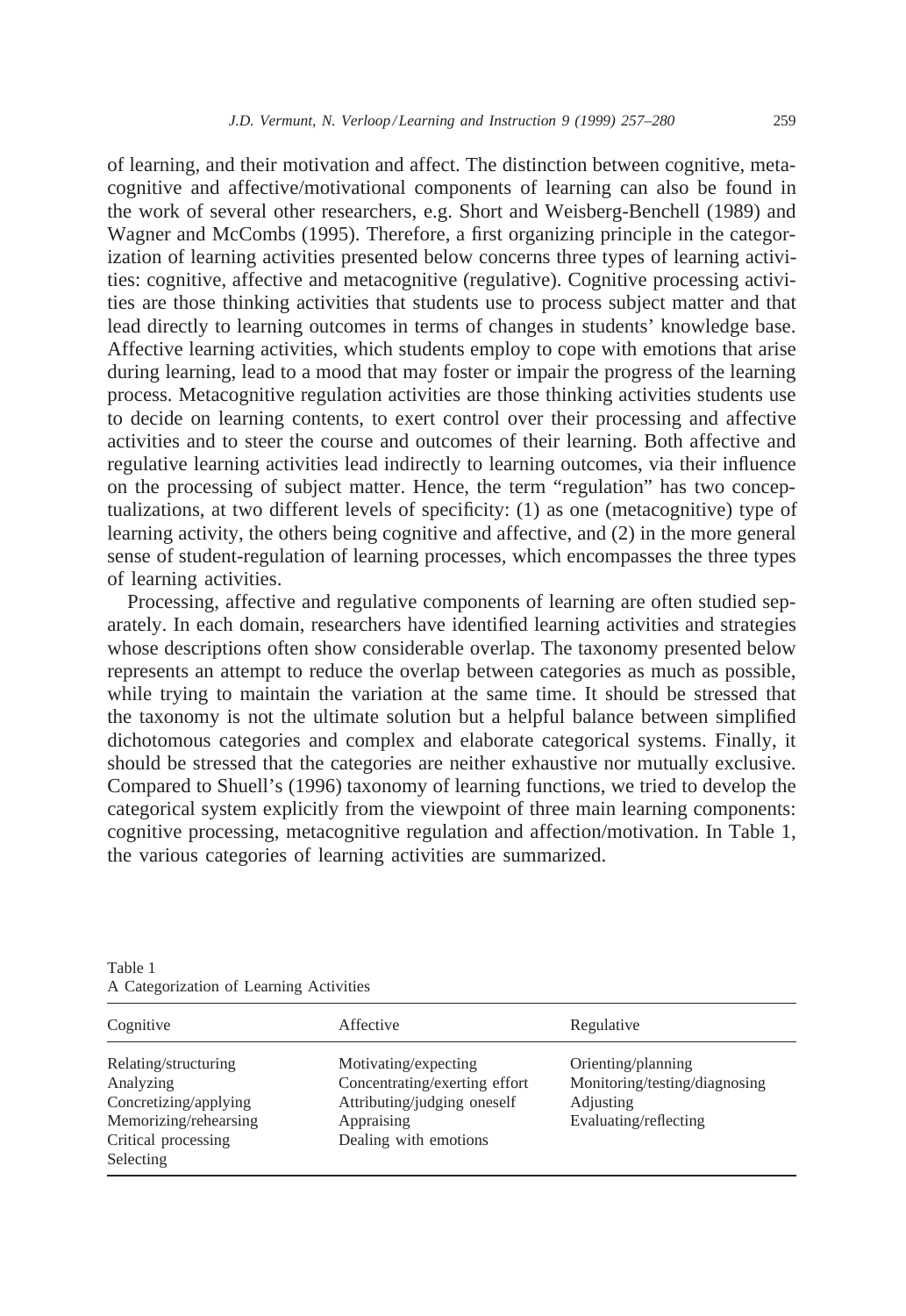## *2.1. Cognitive processing activities*

The first kind of learning activities are the ones students engage in to process subject matter and that lead directly to learning outcomes in terms of changes in students' knowledge base, such as knowledge, understanding and skill. An analysis of the research literature on the nature of these thinking activities showed that different researchers used different categorizations to group partly overlapping processing activities. The following six categories represent the most important similarities and differences among the various conceptualizations (e.g. Pask, 1976; Marton, 1988; Schmeck et al., 1991; Entwistle, 1995; Meyer, 1996).

*Relating/structuring*: Looking for connections between different parts of the subject matter, between the parts and the whole, the broad outline of the learning materials, and between new information and prior knowledge or preconceptions. "Structuring" refers to bringing together separate parts of information into an organized whole, trying to impose structure on the learning contents, and integrating newly acquired knowledge into the knowledge one already has. Examples of "relating" activities are that students try to think of analogies between problems in the subject domain, examine the similarities and differences between theories or learning experiences, and compare the information from the course materials with knowledge they have from other sources (Entwistle, 1995). Examples of "structuring" activities are that students represent the main concepts in an article and their interrelations into a clearly arranged scheme, try to form an overview of a course and order subjects that are dealt with independently under super-ordinate principles or themes (e.g. Kirby & Pedwell, 1991).

*Analyzing*: Breaking down a larger whole into the parts of which it is composed, sorting out step by step what different aspects of a problem, line of thought or theory may be discerned. Examples are that students thoroughly study specific details and factual information, examine the successive steps in an argument, and study a textbook chapter by chapter, stepwise and in detail. This is a way of information processing that Pask (1976) called "serialistic": going through the learning materials in a serial, sequential manner, without thinking much about broader relations within the domain.

*Concretizing/applying*: Trying to form concrete images from abstract information, borrowed from phenomena one is familiar with, and trying to use knowledge one has acquired. In essence, this category boils down to looking for "external" relations of the subject matter: seeking the relevance of what one learns in the outer world. Concretizing activities include thinking of examples and practical applications, comparing information in the subject matter with personal experiences, and connecting subjects with phenomena in everyday reality (Schmeck et al., 1991). "Applying" occurs, for example, when students try to use the knowledge they acquired through study to understand the surrounding (social, legal, physical, chemical, etc) world in a new way, use subject matter to interpret experiences and topical events in their subject domain, and try to solve problems making use of what they learned (Marton, 1988).

*Memorizing/rehearsing*: Imprinting separate information by repeating it a number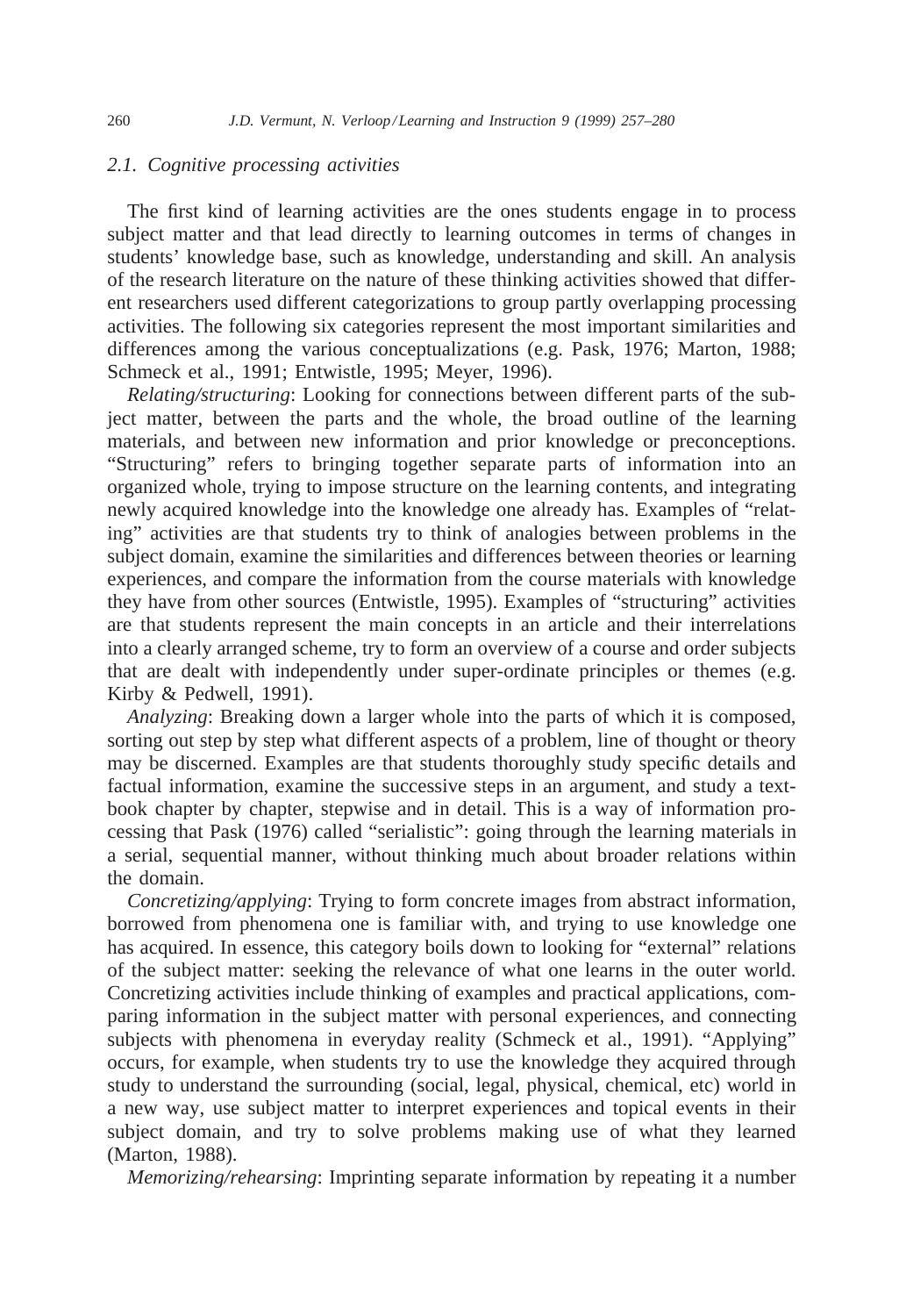of times, and rehearsing subject matter. This category comprises activities such as learning definitions, formulas and characteristics by heart, memorizing theories, views and conclusions, and rehearsing the subject matter regularly until it can be reproduced (Schmeck et al., 1991).

*Processing critically*: Thinking along with authors, teachers and fellow students, drawing one's own conclusions based on facts and arguments, rather than just accepting anything that is said or written. Examples are that students examine whether conclusions and views of other people are in accordance with the facts, sort out things themselves, form their own interpretations and opinions, and form a personal judgment of the correctness of information presented (Paul, 1990). Marton (1988) describes this mode of learning as "being active".

*Selecting*: Distinguishing between main and minor points, reducing large amounts of information to the most important parts. Students often do this by marking or underlining central concepts in their textbooks, studying some parts more carefully than other parts, making notes and paying special attention to certain types of information in the subject matter, such as facts and definitions, broad outlines, or practical solution methods (Schellings et al., 1996).

#### *2.2. Affective learning activities*

The second type of learning activities is related to the role of affective variables in learning processes. These affective learning activities, which students employ to cope with emotions that arise during learning, lead to a mood that may have a positive, neutral or negative effect on the progress of learning processes. The following classification is an attempt to categorize the various affective learning activities found in research literature into a limited number of qualitatively different categories (e.g. see McCombs, 1991; Scardamalia & Bereiter, 1994; Boekaerts, 1995; Snow, Corno & Jackson, 1996).

*Motivating/expecting*: Building up and maintaining willingness to learn, and forming expectations about the course and outcomes of a learning process. Motivating may refer to general as well as task-specific learning motivation. Examples are that students reward themselves when they attain certain subgoals, think of the negative consequences when they want to quit learning, and try to generate interest in a subject (Hidi, 1990). Failure expectations are, for example, that students think they cannot successfully complete a learning task, because it is too difficult and the learning goals are not attainable, whereas the reverse is true for success expectations.

*Concentrating/exerting effort*: Directing attention to task-relevant aspects and coping with action-distracting, task-irrelevant thoughts and emotions, performing thinking activities that require mental energy. This is, for example, the case when students eliminate their desire to do alternative things, increase the intensity of attention when they have already been working concentratedly for a long time, and persist in their task execution when problems arise (e.g. Reynolds & Shirey, 1988). Energetic aspects of learning include the nature and amount of mental effort invested by learners. Sometimes, thinking activities may be performed almost automatically (e.g.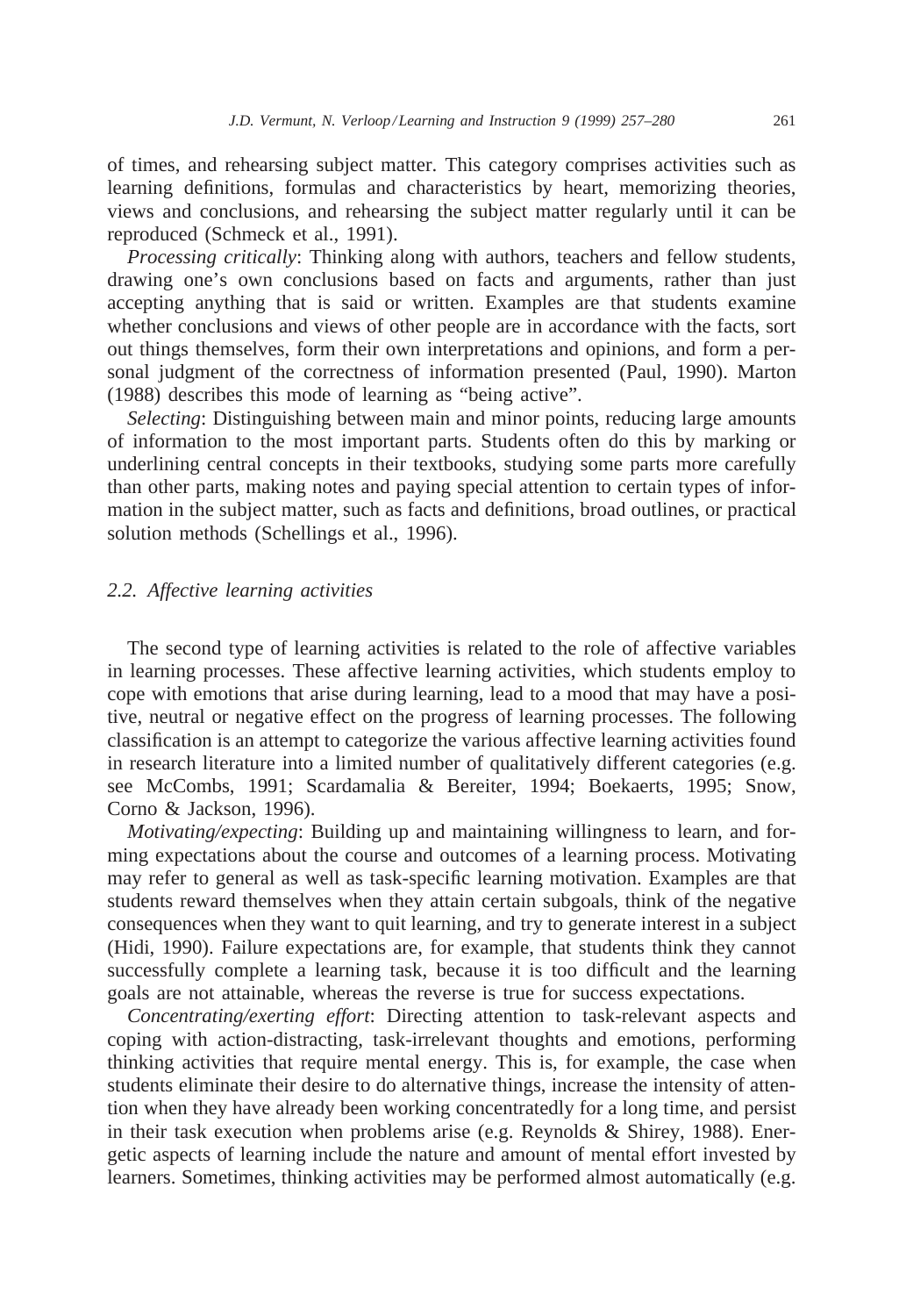with routine learning tasks); on other occasions they require more constructive effort and mindful, metacognitive regulation (e.g. with novel, difficult tasks) (Lonka, 1997).

*Attributing/judging oneself*: Ascribing learning outcomes to causal factors: stable versus variable, controllable versus uncontrollable, general versus specific, and internal versus external; deriving judgments about oneself as a learner. These judgments may refer to one's general subjective competence or to self-efficacy with respect to certain subjects. For example, students may ascribe failure experiences to a lack of effort, a variable, controllable, specific, internal factor, or to a lack of ability. Success experiences may, for example, be ascribed to the quality of instruction, to chance, or to the use of the right learning activities (Weiner, 1994). Examples of judgmental processes are that students judge their capacity for self-regulated learning, Mathematics or a single task as high or low. They contribute to a self-concept or self-image (Zimmerman & Bandura, 1994).

*Appraising*: Attaching subjective values to learning tasks resulting in the willingness or unwillingness to invest energy. This category includes the way in which learners appraise the task relevance, the time and mental effort needed to perform certain learning activities, and the contribution of a learning task to the attainment of personal goals (Boekaerts, 1995).

*Dealing with emotions*: Generating, maintaining and restoring positive feelings of well-being, self-confidence and commitment, and coping with negative emotions such as anxiety, fear, anger, stress, uncertainty, doubt, frustration and helplessness. Activities within his category are talking to oneself in a reassuring way, avoiding stress, and setting realistic learning goals (Snow et al., 1996).

## *2.3. Metacognitive regulation activities*

Metacognitive regulation of learning processes refers to exerting control over one's own cognitive and affective processing of subject matter. Such self-regulation means, for example, the flexible employment of different processing activities, depending on circumstances and on interim learning outcomes. Metacognitive activities constitute a third type of learning activities. The following categorization is based on an analysis of the relevant research literature (e.g. Brown, 1987; Iran-Nejad, 1990; Zimmerman & Bandura, 1994).

*Orienting/planning*: Preparing a learning process by examining characteristics of the learning task, situation and assessment, and thinking of possible learning goals, contents and processing activities, necessary resources, prior knowledge and available time (Simons, 1993). Then, designing a learning process and deciding on a plan of action, based on the information that the orientation provides. Examples are deciding on the learning goals, resources, learning contents, the processing activities that are most suitable for attaining the learning goals, the sequence of learning activities and learning tasks and the time to be spent on every part of the task (Volet, 1990).

*Monitoring/testing/diagnosing*: Observing, during task performance, whether the learning process proceeds according to plan. Monitoring means that learners actively observe whether their learning activities lead to progress in the intended direction. Activities within this category are that students notice they do not understand some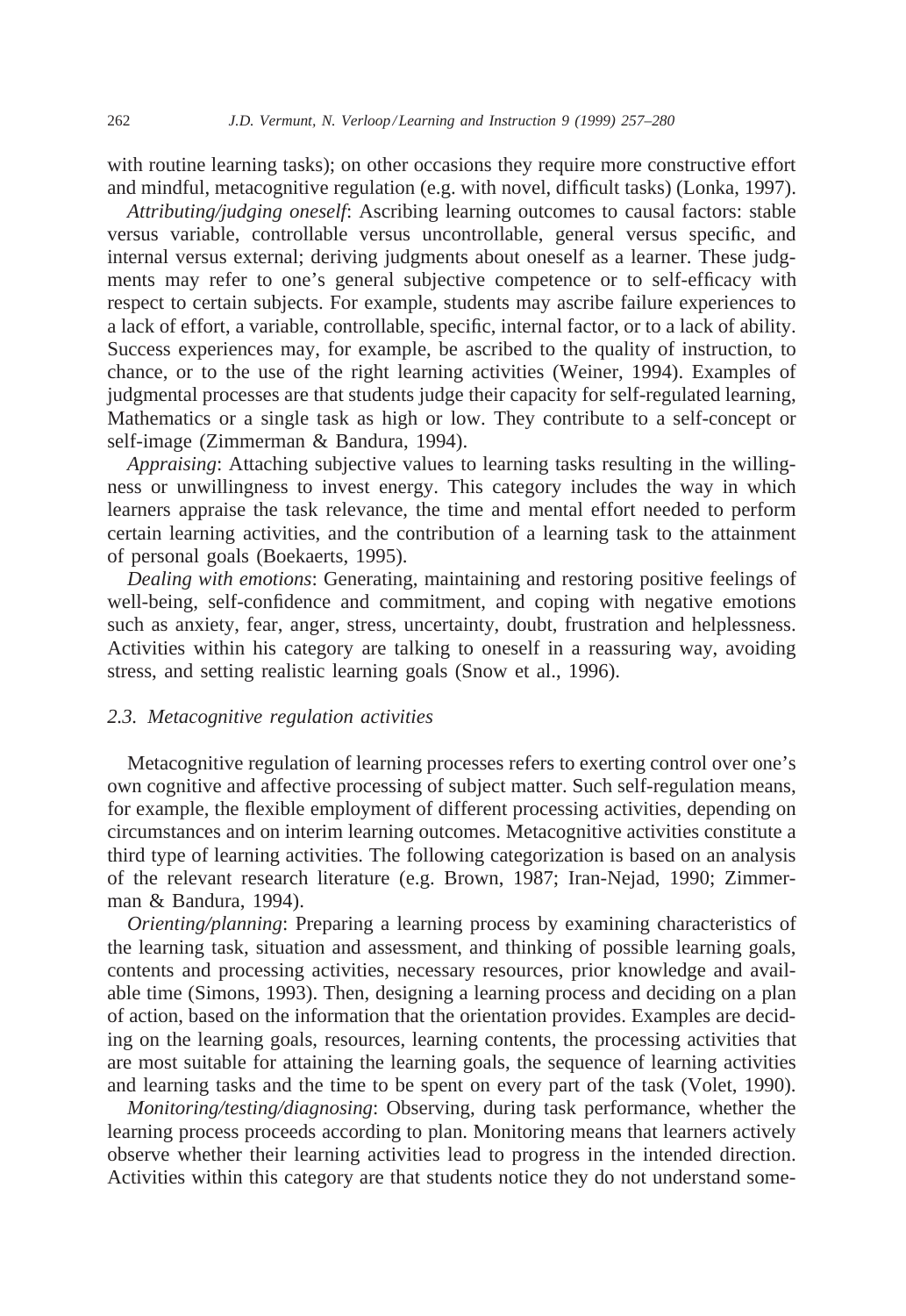thing very well, perceive that they get nervous, and observe that they have already read a text four times without knowing what it is about (Winne, 1995). Testing is a more explicit way of checking whether one understands, can remember or apply the subject matter sufficiently, and whether the actually realized learning outcomes are similar to those one had in mind. Examples are asking questions and trying to answer them, trying to explain in one's own words what is meant, and trying to reproduce definitions, formulas, characteristics and facts (Rosenshine et al., 1996). Diagnosing refers to determining gaps in one's own knowledge, skills and mastery of the subject matter, and examining possible causes of learning difficulties or successes. Examples are that students examine why they do not understand something, trace the cause of their inability to solve a problem, and try to find out what exactly they do or do not understand or remember (Vermunt, 1996).

*Adjusting*: Introducing changes in the original learning plan on the basis of the results of monitoring, testing and diagnostic activities, deciding on alternative learning activities, goals and/or contents during learning. Other activities within this category are maintaining one's motivation, asking for help, paying extra attention to certain parts of the subject matter, updating one's own prior knowledge, changing one's learning goals, trying out other learning activities, spending more time on learning, and skipping a part of the subject matter. During a learning process, learners continually adapt their goals and criteria for testing their learning outcomes (Volet, 1990).

*Evaluating/reflecting*: Evaluating pertains to judging the extent to which the final learning outcomes are in agreement with the goals that were planned, and the degree to which the learning process has proceeded as imagined in advance. Activities within this category are, for example, making trial exams, trying to explain the main points of a course in one's own words, and trying to answer questions from fellow students about the subject matter. Reflecting is manifested in thinking over the things that have happened during the learning process and thinking about learning, teaching, learning activities and learning experiences in general. Examples are that students think about the approach to learning they adopted, about which learning activities could be tried a next time, and about the usefulness of co-operation with fellow students. In this way, experiential knowledge is acquired that can be used in future learning processes (Von Wright, 1992).

## *2.4. Learning strategies, styles, conceptions and orientations*

Learning activities as described above are not triggered directly by teaching activities. Students' *learning conceptions*, or mental models of learning, determine what they understand by "learning" and in what way they interpret learning objectives, learning tasks and teaching measures (Saïljö, 1979; Lonka & Lindblom-Ylanne, 1996). These mediating interpretations and perceptions, then, lead to the learning activities students employ (e.g. Lowyck & Elen, 1993). Learning activities are also influenced by students' *learning orientations*. These orientations refer to the whole domain of students' personal goals, intentions, motives, expectations, attitudes, concerns and doubts in education or a course (Gibbs et al., 1984). They seem to exert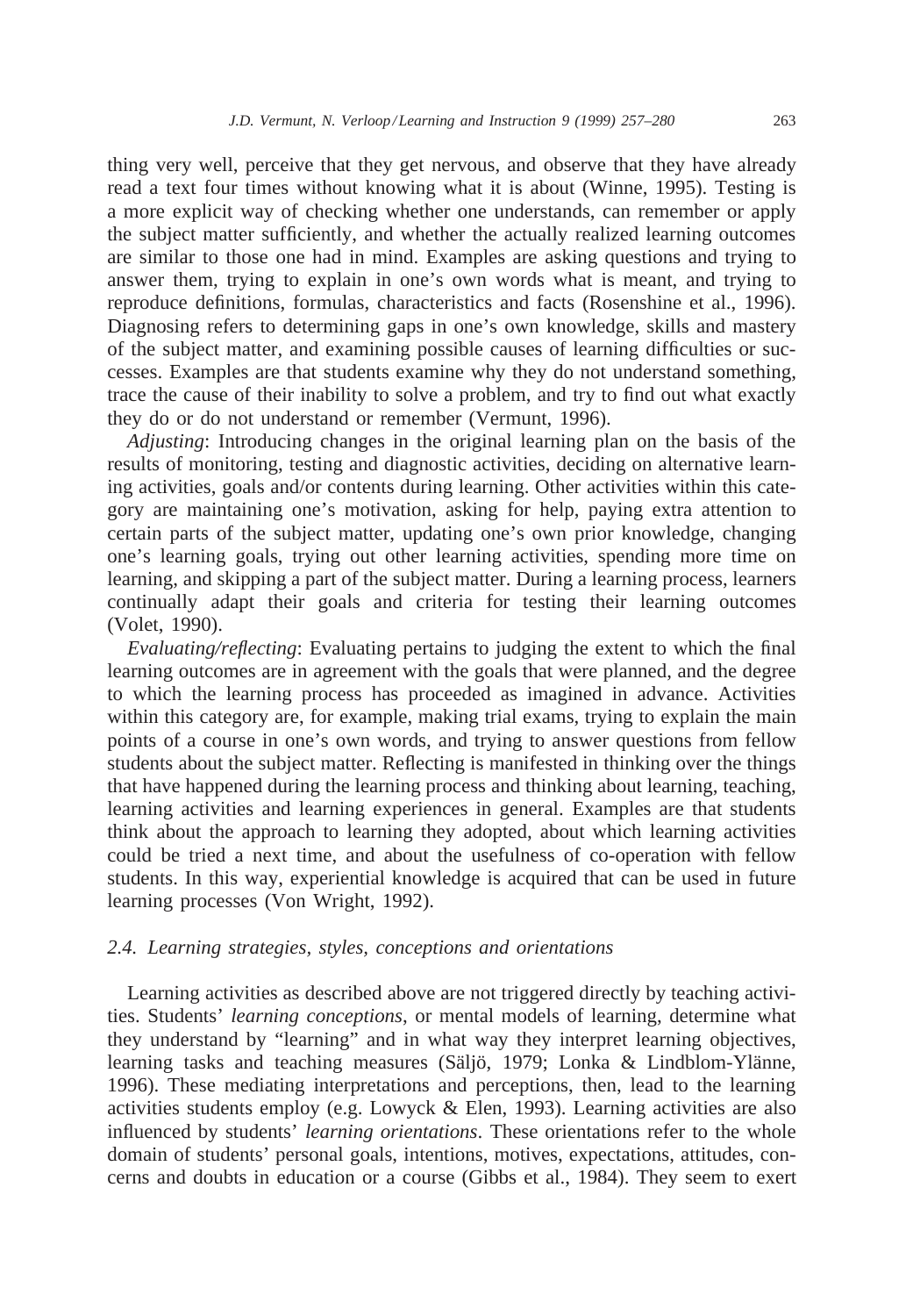their influence on the learning activities students employ mainly through affective processes, especially the values students attach to a learning situation or task (Dweck, 1989). *Learning strategies* are seen here as particular combinations of learning activities students use to achieve their learning goals. For example, a deep processing strategy combines the use of relating, structuring and critical processing activities (Vermunt, 1996). Vermetten, Lodewijks and Vermunt (1997) found both consistency and variability in students' learning strategy usage across learning situations. Usually, the concept of *learning style* refers to the consistent aspects of students' learning activities (e.g. Moran, 1991). Here, the concept is used in a broader sense and also includes students' learning conceptions and orientations. "Learning style" is viewed here as a coherent whole of learning activities that students usually employ and their learning orientation and their conception of learning; this whole is characteristic of them in a certain period of time. Various studies showed strong relations among the learning activities and strategies higher education students employed and their learning conceptions and orientations (e.g. Lonka  $& Lindblom-Ylänne, 1996$ ).

In his research, Vermunt (1996, 1998) found four qualitatively different learning styles as conceptualized above: undirected, reproduction-directed, meaning-directed and application-directed learning. The undirected learning style is characterized by an experienced lack of regulation, an ambivalent learning orientation, and a learning conception in which great value is attached to the learning support that fellow students and teachers can provide. This way of learning resembles Meyer and Cleary's (1997) disorganized study orchestration. The reproduction-directed learning style shows strong associations between the use of a stepwise processing strategy (analyzing, memorizing) and an external regulation strategy (letting one's own learning processes be regulated by external sources), a learning conception in which learning is viewed as the intake of knowledge provided by teachers, and a learning orientation toward testing one's capabilities and gaining certificates. The use of a deep processing strategy (relating, structuring, critical processing), self-regulation of one's own learning processes, a learning conception in which learning is seen as constructing one's own knowledge, and a personally interested learning orientation together define the meaning-directed learning style. The last two styles have family resemblances to Biggs (1987) and Entwistle's (1992) meaning and reproducing orientations. The application-directed learning style combines concrete processing (concretizing, applying), a conception of learning in which the use of knowledge is stressed, and a vocational learning orientation. This resembles an orientation found by Lonka and Lindblom-Ylänne (1996), which they call an active professional orientation.

#### **3. Teacher-regulation of learning processes**

Learning is viewed here as developing a way of thinking and acting that is characteristic of an expert community. Such a way of thinking consists of two important elements: the knowledge that represents phenomena in the subject domain, and the thinking activities that construe, modify and use this knowledge to interpret situations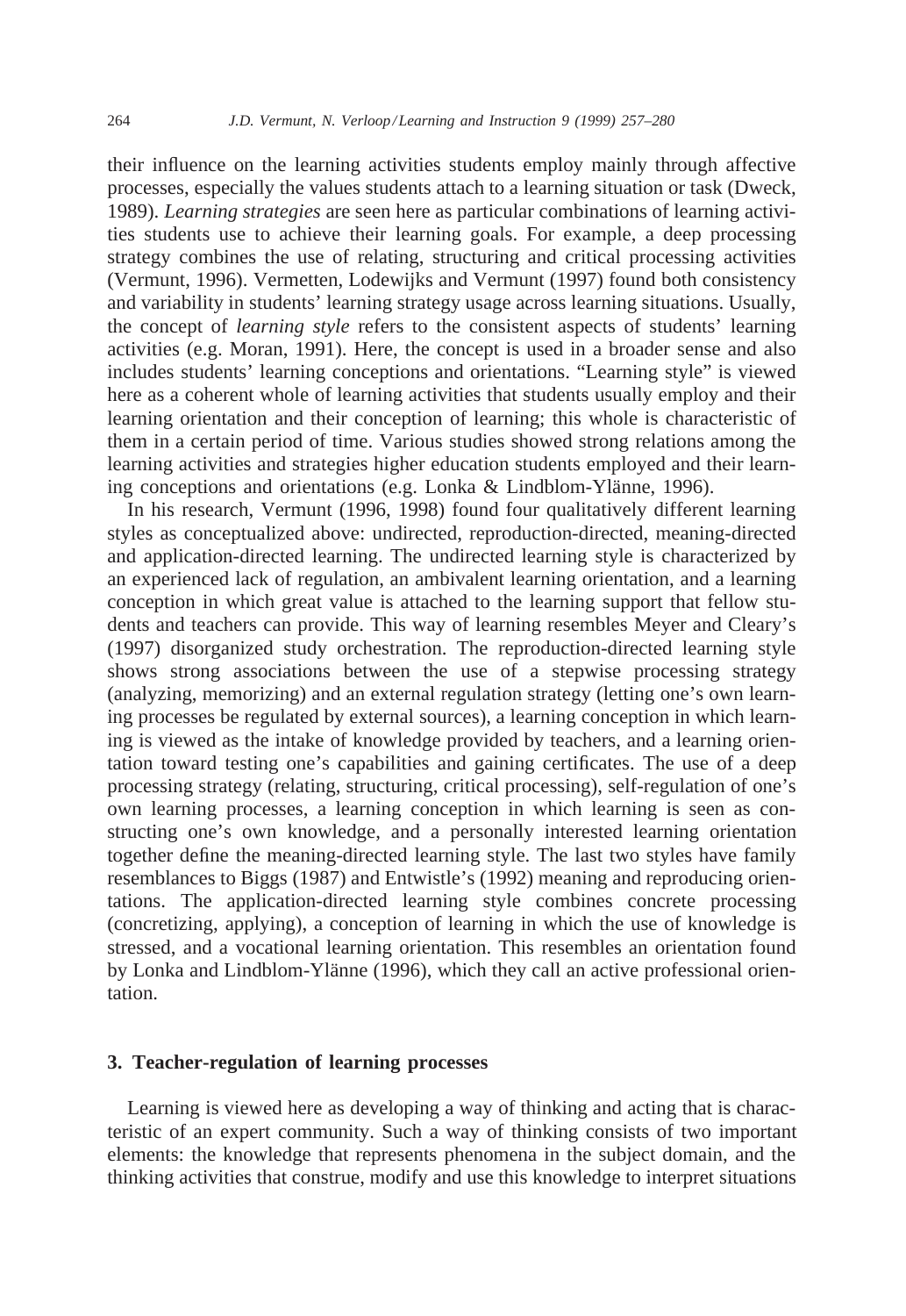in that domain and to act in them (Billett, 1996). Accordingly, teaching is viewed as stimulating learners to employ suitable thinking activities to construct, change and utilize their knowledge. Knowledge and thinking strategies are taught in coherence. This type of teaching is named *process-oriented*, because it focuses on the processes of knowledge construction and utilization (e.g. Applebee & Langer, 1983; Volet et al., 1995; Vermunt, 1995).

The categories and descriptions of learning activities so far were based on the literature on *student learning*. Studying the literature on *teaching* and teaching activities, it is striking that, in the domain of teaching, categories show up that are very similar to those in the domain of learning. Rosenshine & Stevens (1986) mention as examples of important teaching activities, explaining relationships within the subject matter, giving examples, planning the learning process, and motivating students. In many teaching theories and teachers' handbooks, these activities are described as didactic skills. It seems that learning and teaching activities are one another's mirror image and may be described in the same terms. Hence, one can speak of *learning functions*, psychological functions that have to be fulfilled for high-quality learning to take place (Shuell, 1993; Simons, 1993). They can be divided in processing, affective and regulation functions. The processing function of teaching concerns presenting and clarifying the subject matter. The affective function refers to creating and maintaining a positive motivational and emotional climate for learners. The regulation function is aimed at steering students' learning processes. From the viewpoint of influence on the thinking activities students use to learn, different teaching strategies can be used. They constitute different levels of external regulation and therefore also of the degree of control students are expected to exert over their own learning.

In general, teaching methods can be placed on a dimension ranging from very strongly teacher-regulated to very loosely teacher-regulated (e.g. Bereiter & Scardamalia, 1989). Many positions are possible on this dimension. For reasons of clarity, we will single out three positions for discussion: strong, shared and loose teacher control (compare Biggs, 1996). In the case of loose teacher control, the need for student-regulation of learning is high. This does not mean, of course, that all teaching can be categorized into just three groups. In addition, we do not define "teacher control" as only the teacher's activities, but also as the control that is exerted by the task, instructional materials, in-text teaching devices, computer system, and other regulating elements in the learning environment. Since our main focus is on the internal–external regulation dimension, the way these other instructional agents regulate or shape student learning is included under the general term "teaching".

According to Shuell (1996), learning functions can be "teacher initiated" and "learner initiated". Under the heading of "teacher initiated", he gives examples of both substituting the learning function for the learner (e.g. "provide overview of the material to be studied") and activating students to use a particular learning function (e.g. "encourage comparison through the use of questions"). Below, we will differentiate these two forms of teacher initiation in terms of substituting learning functions for students ("strong teacher control") and activating learning functions in students ("shared control"), because we believe their effect on student learning is psychologically different. Moreover, we based the categorization of learning functions on the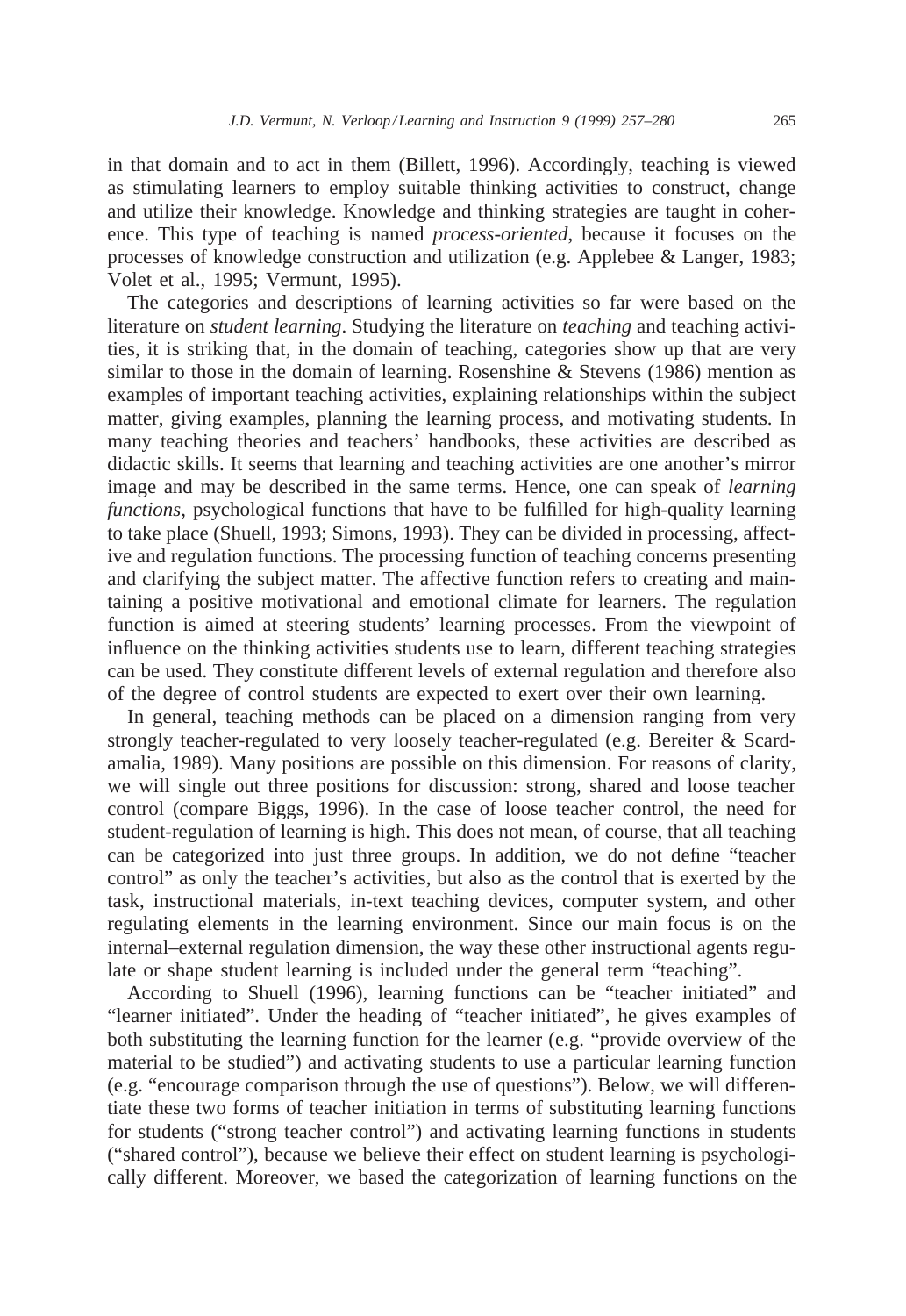analysis of learning activities discussed in the first part of this article. When a learning function is performed by the learner, one may speak of a learning activity. Finally, for theoretical reasons discussed above, we ordered the learning functions in such a way that they mirror the distinction between students' cognitive, affective, and regulative learning activities.

#### *3.1. Teacher-regulation strategies*

In the first strategy, the teacher tries to perform the learning functions, and hence there is a *strong teacher control*: the teacher tries to take over, or substitute, cognitive, affective and metacognitive activities from students. Table 2 gives examples of this teaching strategy for every learning function. This strategy is employed by teachers to clarify the subject matter and to facilitate, regulate and control students' processing of this subject matter. In this way, teachers take learning activities out of the students' hands by performing these for them and, in doing so, minimize the need for students to utilize their thinking strategies. Instructional activities such as "presenting an outline", "providing students with examples" and "highlighting main points" belong to this strategy. They correspond with the substitution of the learning functions "structuring", "concretizing" and "selecting", respectively. The presentation of analogies as an aid to understanding, (e.g. Halpern et al., 1990) represents, in this line of reasoning, the substitution of the learning function "relating".

It is characteristic of the second strategy that the responsibility for performing the functions is handed over to the students. Here, the teacher assumes that students will employ the right learning and thinking activities on their own initiative when learning. There is *loose teacher control*. Examples are given in the first part of this article under "student-regulation of learning processes". In the extreme case, teachers limit themselves to presenting the subject matter and testing the learning outcomes. The call on students' thinking activities is maximum. They are expected to be able to cognitively and affectively process the subject matter and to regulate their learning processes. In doing so, the teacher capitalizes on students' supposed skill in selfregulated learning and thinking, in independent performance of learning functions. When this teaching strategy is in operation, the need for what Shuell (1996) calls "learner-initiated use of learning functions" is maximum: learners have to motivate themselves, look for similarities ("relating"), monitor performance, self-test their progress, etcetera. In less extreme cases, teachers monitor the self-regulated learning of students and provide feedback and assistance when needed.

In the third teaching strategy, the responsibility for performing the learning functions is shared between teachers and students, and hence one can speak of *shared control*. Students are continually activated to carry out the various learning functions when learning (Entwistle, 1992; Lonka & Ahola, 1995). Examples of this teaching strategy for every learning function are presented in Table 3. In all these examples, teachers stimulate students to employ certain cognitive, affective and metacognitive activities to learn. This may be done implicitly, for example, by building up an argument in such a way that students are encouraged to think along, or explicitly by asking questions and giving assignments or tasks. When students have some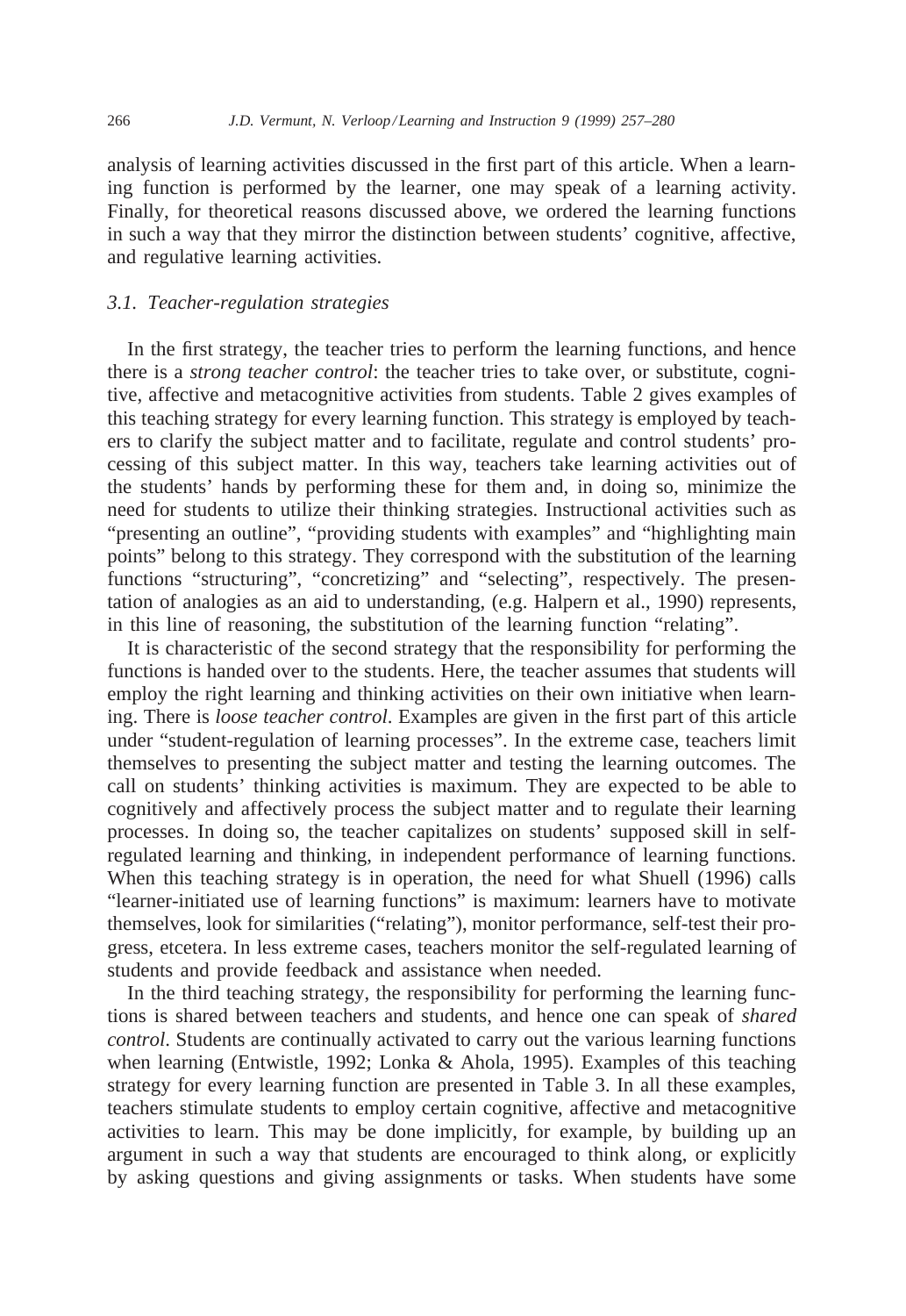Table 2

Examples of Teacher Substitution of Learning Functions in a *Strong Teacher-Regulation* Form of Instruction

| Learning function                   | Teaching activity                                                                                                                                                  |
|-------------------------------------|--------------------------------------------------------------------------------------------------------------------------------------------------------------------|
| Cognitive<br>Relating/structuring   | Presenting and clarifying the subject matter<br>Explaining relationships, giving analogies.<br>Presenting overviews, summaries, schemes.                           |
| Analyzing<br>Concretizing/applying  | Explaining in detail, step by step.<br>Offering examples, applications, illustrations,<br>indicating relations with practice, interpretations of<br>actual events. |
| Memorizing/rehearsing               | Rehearsing the subject matter regularly, giving<br>rehearsal units.                                                                                                |
| Critical processing                 | Telling arguments in favour of and against a<br>point of view, pointing out different possible<br>conclusions.                                                     |
| Selecting                           | Revealing the main and minor points, marking<br>central concepts.                                                                                                  |
| Affective                           | Creating a promoting affective climate                                                                                                                             |
| Motivating/expecting                | Presenting the learning content in a captivating<br>way, generating interest. Making students believe<br>in their own capabilities.                                |
| Concentrating/exerting effort       | Directing attention to task-relevant aspects,<br>building in variation and pauses. Giving tasks and<br>assignments that require mental effort.                     |
| Attributing/judging oneself         | Giving realistic attributions, ascribing failure to<br>controllable factors. Giving constructive<br>judgments.                                                     |
| Appraising<br>Dealing with emotions | Pointing out the relevance of a course or task.<br>Reassuring learners, reducing fear and anxiety.                                                                 |
| Regulative                          | Regulating learning processes                                                                                                                                      |
| Orienting/planning                  | Giving introductions, ascertaining prior<br>knowledge. Informing learners of the learning<br>objectives, contents and activities.                                  |
| Monitoring/testing/diagnosing       | Observing students' facial expressions, asking<br>questions. Administering tests, making students<br>solve practical problems. Examining the kind and              |
| Adjusting                           | cause of problems with understanding.<br>Giving additional explanations, changing tasks<br>and assignments.                                                        |
| Evaluating/reflecting               | Administering summative tests, supplying<br>sample exams. Giving feedback on learning and<br>suggestions for improvement in the future.                            |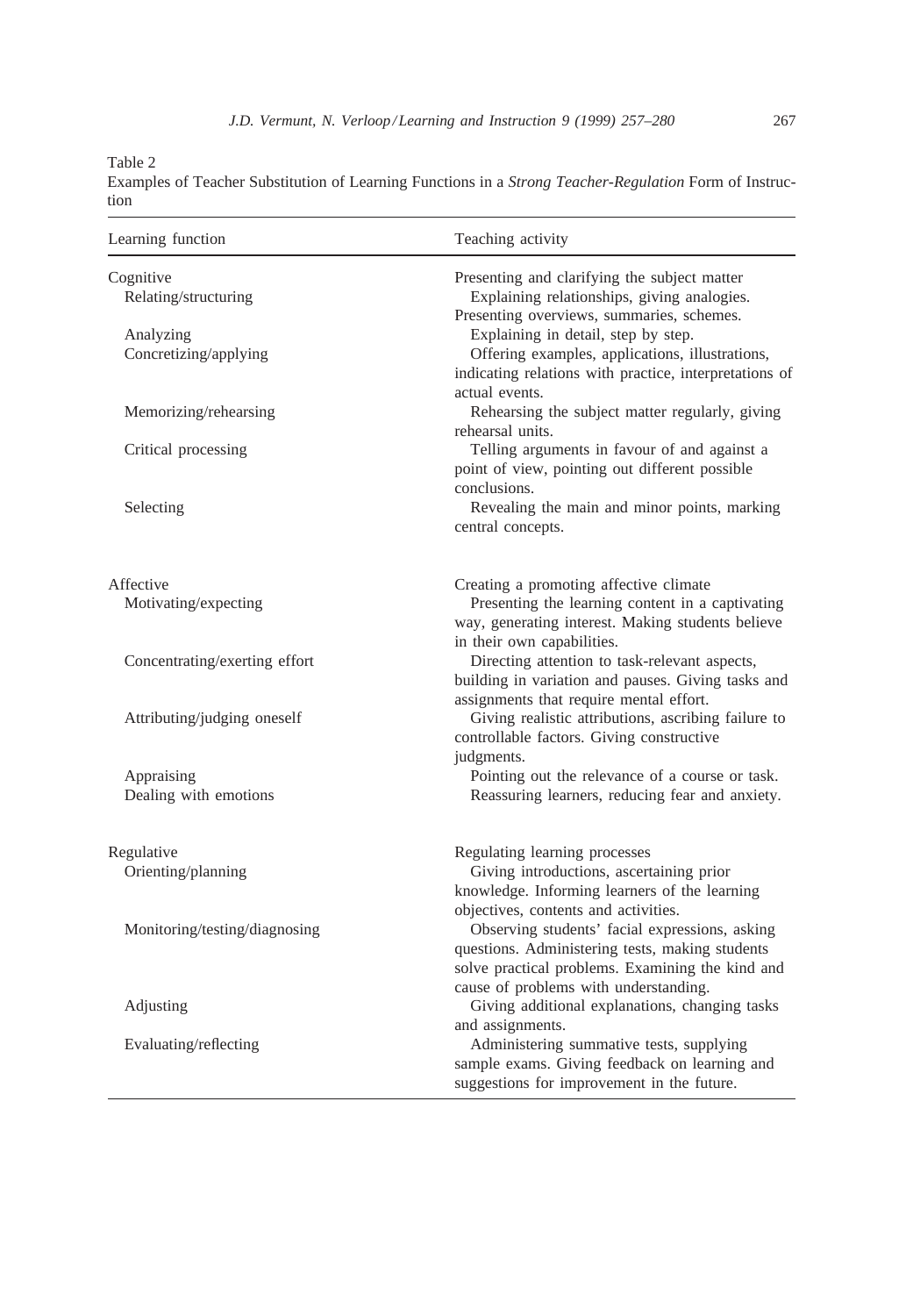Table 3

Examples of Teacher Activation of Learning Functions in a *Shared-Regulation* Form of Instruction

| Learning function                  | Teaching activity                                                                                                                                                               |
|------------------------------------|---------------------------------------------------------------------------------------------------------------------------------------------------------------------------------|
| Cognitive<br>Relating/structuring  | Presenting and clarifying the subject matter<br>Asking for similarities and differences between<br>theories. Instructing to make an overview.                                   |
| Analyzing<br>Concretizing/applying | Asking detailed questions.<br>Having students make connections with their<br>own experiences. Letting students solve a problem,                                                 |
| Memorizing/rehearsing              | asking for practical meaning.<br>Administering exams that test factual<br>knowledge.                                                                                            |
| Processing critically              | Having students present arguments, presenting<br>conflicting views, organizing a group discussion.                                                                              |
| Selecting                          | Asking for main points and central concepts.                                                                                                                                    |
| Affective<br>Motivating/expecting  | Creating a promoting affective climate<br>Giving students personal responsibility for their                                                                                     |
| Concentrating/exerting effort      | learning. Giving tasks students can handle.<br>Recommending not to study too long in<br>succession. Making students talk about the results                                      |
| Attributing/judging oneself        | of their thinking process in a group.<br>Stimulating students to make attributions based<br>on a realistic diagnosis, to estimate their<br>competence and self-efficacy highly. |
| Appraising                         | Emphasizing the importance of a task to realize<br>personal goals.                                                                                                              |
| Dealing with emotions              | Having students experience success, praising<br>them.                                                                                                                           |
| Regulative<br>Orienting/planning   | Regulating learning processes<br>Activating students' prior knowledge. Giving<br>students freedom of choice in subject matter,                                                  |
| Monitoring/testing/diagnosing      | objectives and activities.<br>Making students monitor each other's process.<br>Letting students invent test questions. Making                                                   |
| Adjusting                          | them analyze the cause of problems.<br>Encouraging students to search for solutions on<br>their own with difficulties, having them tackle<br>problems together.                 |
| Evaluating/reflecting              | Letting students compose an exam and take one<br>another's exam. Instructing to compare their own<br>approach with that of others.                                              |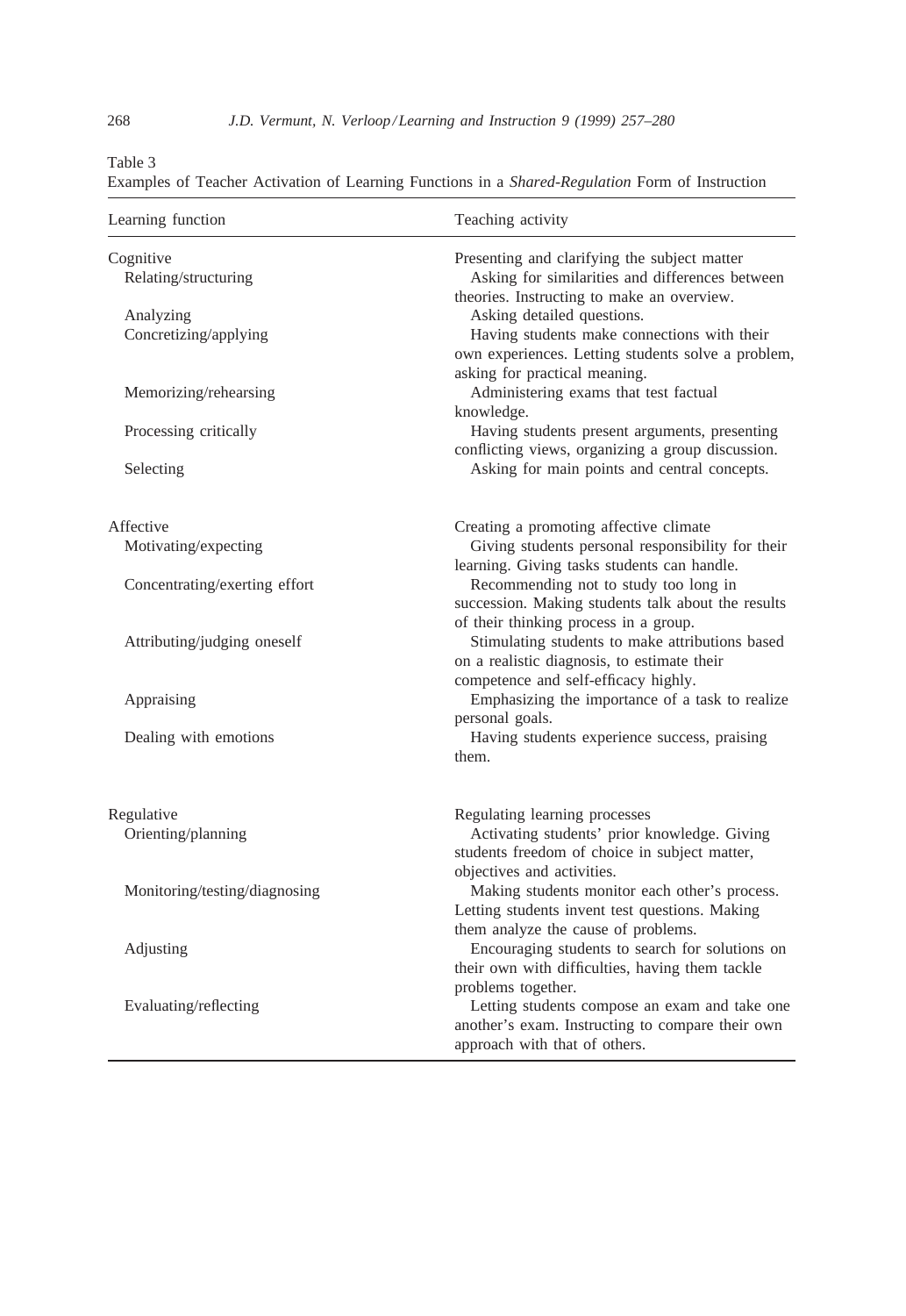responsibility for their learning processes and can take some decisions, they are stimulated to employ regulation strategies and to increase their skill in using them. In this teaching strategy, it is the students' task to carry out the learning functions and the teacher's task to activate students to do so. Instructional activities such as "ask students to summarize" (Rosenshine & Stevens, 1986) or "encourage students to evaluate their performance" (Shuell, 1996) are two instances of this category of shared-control teaching strategies.

From the perspective of influence on the learning activities that students employ, every form of teaching may be characterized by a three (teaching strategies) by fifteen (learning functions) matrix. Numerous variations and combinations are possible. In practice, there is always a *task division* between teachers and students in fulfilling learning functions. This means that, on a dimension from teacher-regulated to student-regulated learning, many intermediate positions are possible. The teacher may, for example, capitalize on skills concerning the affective processes and the regulation of learning, but substitute cognitive processing activities. In this case, there is a *mixed control*. This kind of teaching is quite common in the first years of higher education. Here, lecturers explain many relations between theories and give examples, etc, but they view the affective learning activities and the regulation of the independent preparation for an exam as students' tasks. Moreover, the teacher may decide not to explain the relationships between two theories, because the authors of the textbook did a good job in that respect. In this case, there is a task division between the different instructional agents in fulfilling one particular learning function. Complete teacher control or the total absence of teacher control rarely occur. Going to school or university means almost by definition that students want their learning processes to be teacher-regulated to a certain degree. On the other hand, there can be no learning if students are not capable or willing to employ any thinking activity.

In considering the advantages and disadvantages of these three teaching strategies, one may focus on the effects in terms of gains students achieve in their knowledge or understanding of the subject matter, as well as on the effects in terms of gains they achieve in their mastery of learning functions. Of course, the latter gains ultimately have to result in gains in knowledge and understanding of new subject matter as well, as a result of more self-regulated usage of these learning functions. Below, in the section on interplay between self-regulation and external regulation of learning, we will discuss the advantages and disadvantages of these strategies in terms of both types of effects.

Teachers' ways of teaching often show consistency over time. These habitual patterns of teaching are connected with teachers' mental models of teaching ("craft knowledge" or "practical knowledge", see Beijaard & Verloop, 1996; Prosser et al., 1994) and with their teaching orientations. If teachers employ a teaching strategy with some consistency, one may speak of a teaching style. If, for example, teachers consistently take over many thinking activities from students, they employ a substituting teaching style.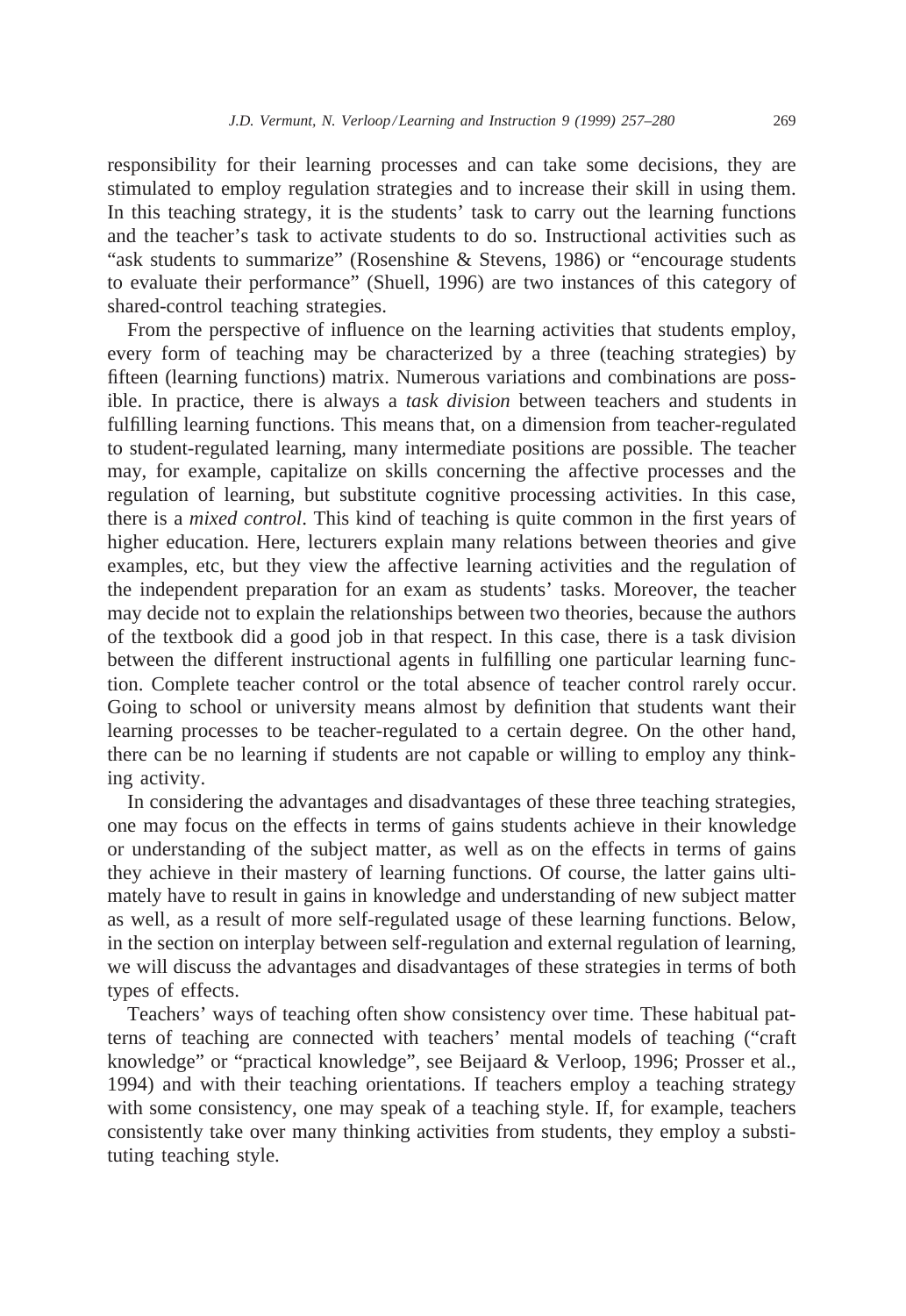# **4. The interplay between teacher-regulation and student-regulation of learning**

Teaching strategies and learning strategies are not always compatible. Between students' self-regulation and teachers' external regulation of learning processes, complex interplays may take place. *Congruence* occurs when students' learning strategies and teachers' teaching strategies are compatible; *friction* occurs when this is not the case. The outcomes of congruence are denoted as mathemagenic effects. Friction results in interference phenomena, also called mathemathantic effects (Lohman, 1986; Clark, 1990; Janssen, 1996). These occur if a teaching strategy has negative effects on the learning process, learning outcomes or the learning and thinking skills of students, or if teaching gives rise to, or maintains, misconceptions (e.g. Schoenfeld, 1988). From the viewpoint of influence on the learning and thinking activities students employ, *constructive and destructive* frictions may be discerned. Constructive frictions represent a challenge for students to increase their skill in a learning or thinking strategy. These may be necessary to make students willing to change and to stimulate them to develop skill in the use of learning and thinking activities they are not inclined to use on their own. Destructive frictions may cause a decrease in learning or thinking skills. Here, existing learning and thinking skills are not called upon or potential skills are not developed.

As is the case with teacher-regulation of learning processes, the degree of selfregulation of learning that students are capable of can be represented by a continuum ranging from very little to very high, with all intermediate positions possible. For the same reason of clarity that made us single out three positions on the teacherregulation continuum, we will discuss three positions on the self-regulation continuum. The first is that students master a learning activity well and use it skilfully and on their own initiative (high degree of self-regulation). In the second case, students master a learning activity only to a limited extent, or they master it well but do not use it spontaneously, in the right situations or sufficiently skilfully in the subject domain (intermediate degree). In the last case, they do not master nor use a particular learning activity (low degree).

In Table 4, possible interplays between student-regulation and teacher-regulation of learning processes are presented. Teaching and learning strategies are congruent

| ing Processes         |                                          |  |
|-----------------------|------------------------------------------|--|
| Degree of student-    | Degree of teacher-regulation of learning |  |
| requision of learning |                                          |  |

|               |  | Interplays between Three Levels of Teacher-Regulation and Three Levels of Student-Regulation of Learn- |  |
|---------------|--|--------------------------------------------------------------------------------------------------------|--|
| ing Processes |  |                                                                                                        |  |
|               |  |                                                                                                        |  |

| regulation of learning      |                                                            |                                                             |                                                             |  |
|-----------------------------|------------------------------------------------------------|-------------------------------------------------------------|-------------------------------------------------------------|--|
|                             | Strong                                                     | Shared                                                      | Loose                                                       |  |
| High<br>Intermediate<br>Low | Destructive friction<br>Destructive friction<br>Congruence | Destructive friction<br>Congruence<br>Constructive friction | Congruence<br>Constructive friction<br>Destructive friction |  |

Table 4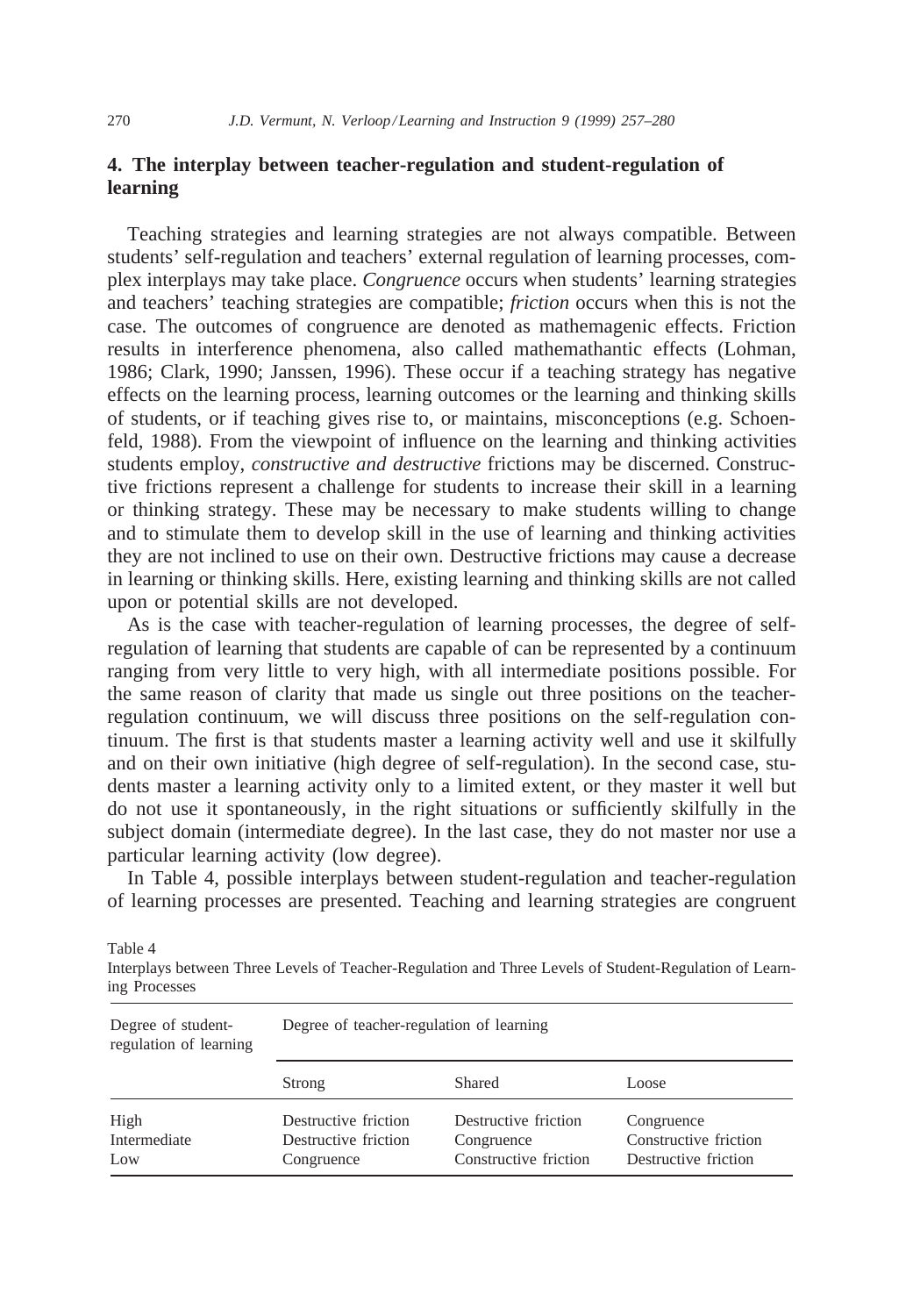on one diagonal. For example, if students are not very well capable of regulating their own learning and the teacher does it for them, teaching and learning strategies are balanced for that moment. The majority of cells, six out of nine, represent friction between teaching and learning. Some of these are destructive in nature, for example when students that are well capable of self-regulated learning have a teacher who prescribes the way they should learn in detail. Others are constructive, in the sense that they challenge students to try new ways of learning and thinking.

The scheme depicted in Table 4 can be understood at various levels of specificity. At a general level, "degree of student-regulation of learning" signifies students' general capability to self-regulate their learning processes. This refers to their skill in employing the total set of learning activities. At a more specific level, it refers to students' skill in a particular learning strategy, represented by a subset of learning activities. For example, students may be good at the self-regulated use of relating, structuring, and critical processing activities (deep processing strategy), but far less skilled in concretizing and applying activities (concrete processing strategy). At the most specific level, the scheme may refer to students' skill in the self-regulated use of one particular learning activity, e.g. "planning", or "selecting", or "motivating".

*Strong teacher-regulation*. If the teacher utilizes a strong teacher-regulated form of instruction, congruence between learning and teaching occurs when students do not master a particular learning activity. This is the case, for instance, when students are not looking for relations within the subject matter and the teacher explains these relations, or when students are not motivated and the teacher employs strategies to enhance their motivation. Friction between a strongly controlling teaching strategy and students' learning strategies may be expected to occur when students master and use a learning strategy well (Hamaker, 1986). This is the case, for example, if students are well capable of self-regulating their learning process in a particular domain but the teacher or textbook prescribes in detail what, how and in what order the student should learn. In this case, a decrease in the learning or thinking skill may take place for the students, which is caused by a lack of application. Clark (1990), for example, traced studies in which instruction actually deteriorated learning. On the basis of a review of these studies, he concluded that these mathemathantic effects occur when the instructional agent tries to take over learning strategies from students and when this agent tries to substitute student control by system control, in those cases in which students are well able to perform these functions themselves. Entwistle (1992) also warns against the interfering effects of taking over too many learning activities from students. According to him, detailed hand-outs, for example, of which it is assumed that they foster student learning, may cause dependence. Students begin to think that reproducing the information as provided by the teacher is all that is expected of them. Friction also occurs with this teaching strategy when students master a learning activity to an intermediate extent. In this case, students are hindered in further developing their skill. This is the case, for example, when students who are in the process of developing skill in self-diagnostic regulation activities enter a learning environment in which these diagnostic functions are taken over by the teacher. Shuell (1996, p. 758) warns that care should be taken to prevent students from becoming dependent on the instructional strategies employed by the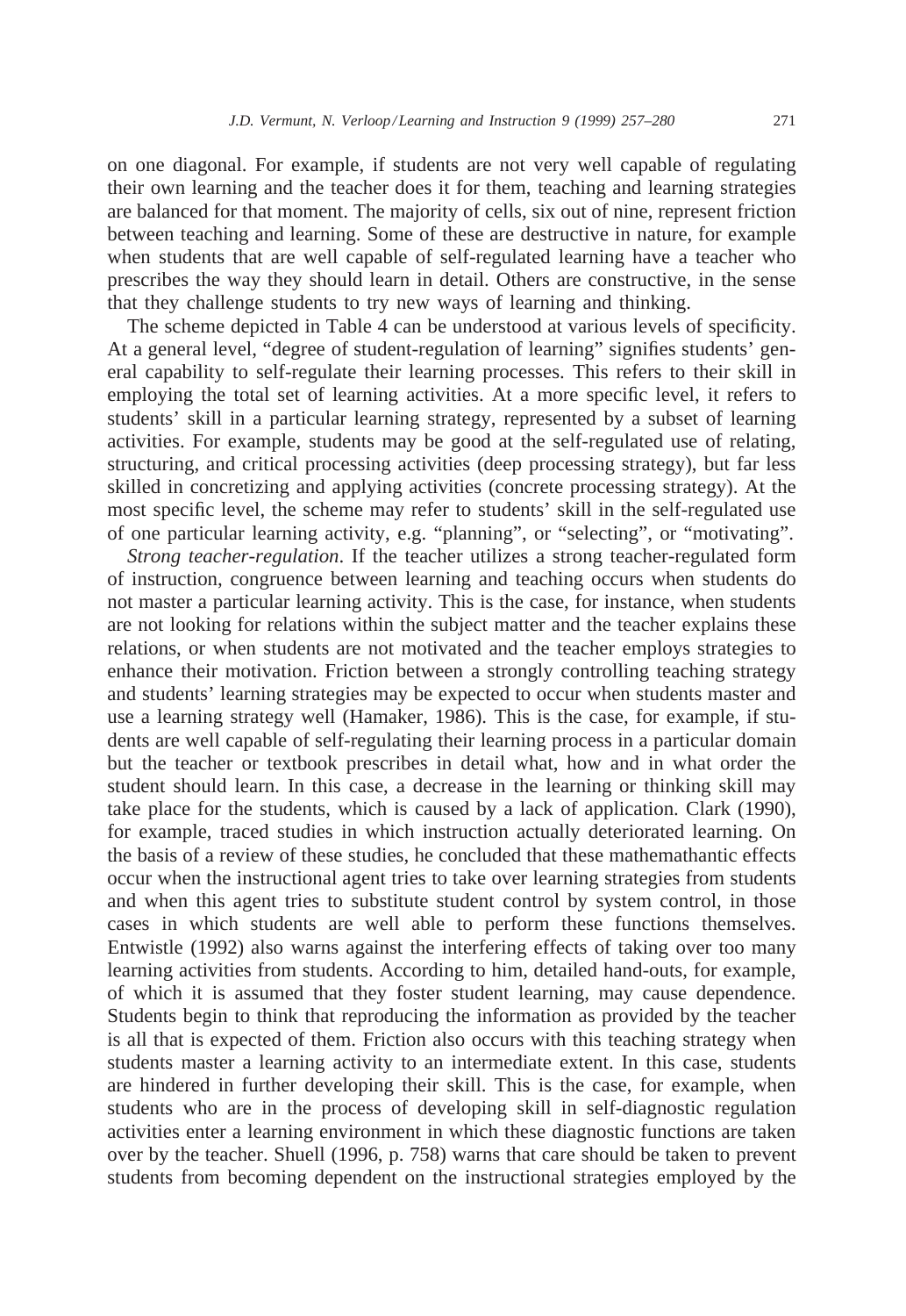teacher for learning new material and skills. Both types of frictions are of a destructive nature (see Table 4).

In summary, a strong teacher-regulation strategy may be necessary if students are unable to employ particular learning activities that are important for the material to be learnt. If a student fails to see the relations between two theories and the teacher or textbook explains these relations, the student learns to know about these relations: there is a gain in knowledge. If the teacher continues substituting this learning function, however, students are not stimulated to develop their expertise in self-regulated use of the learning activity. There is no gain in the skill of employing the learning activity for self-regulated knowledge construction. If, however, the teacher not only explains the relations between two theories, but also explains how he or she came to see those relations, or shows the act of "relating" the theories in vivo by thinking aloud, this substituting strategy may well get a modelling function.

*Shared regulation*. If the teacher uses a shared regulation form of instruction, congruence between learning and teaching occurs when the students master a learning activity to an intermediate degree. An example of this is that students do not process the subject matter critically on their own initiative, but are nevertheless stimulated by a group discussion to draw their own conclusions and to form personal judgments (Lonka & Ahola, 1995). In this shared-control strategy, constructive friction will take place if students do not master a learning or thinking activity in the subject domain at hand. For example, the teacher asks the students to think of examples, while they are not used to doing so. These constructive frictions represent situations in which students are unable to use a certain learning activity independently but are able to do so with the guidance of an expert [compare Vygotsky's zone of proximal development (Vygotsky, 1978), and Palincsar and Brown's (1989) procedures for reciprocal teaching of comprehension-monitoring activities]. Destructive friction may be expected if students master a learning or thinking activity well and use it spontaneously in the right situations. One can imagine that students who are well capable of the self-regulated use of particular learning activities get irritated and off balance if the teacher continually stimulates them to employ these learning activities (e.g. Lohman, 1986). This is a situation, however, that is quite common in higher education. For example, in higher vocational education, students' learning styles are often application-directed in nature. This means that learning activities like concretizing and applying are learner-initiated: students do not have to be stimulated to think about the applicability of what they learn. However, many teachers in higher vocational education have an application-oriented way of teaching: they give many tasks, questions and assignments in which students are asked for possible examples and applications of what they learn. It seems superfluous to stimulate students to employ learning activities they use on their own initiative. In these situations, other learning activities, like structuring concepts, relating theories, critical processing of ideas, are often no part of the learning process: students do not use them on their own initiative, and teachers do not stimulate students to use them.

In sum, the shared-control strategy is best suited for those situations in which students have already acquired some skill in employing a particular learning activity, but have a need for further skill development. Furthermore, it is well suited to chal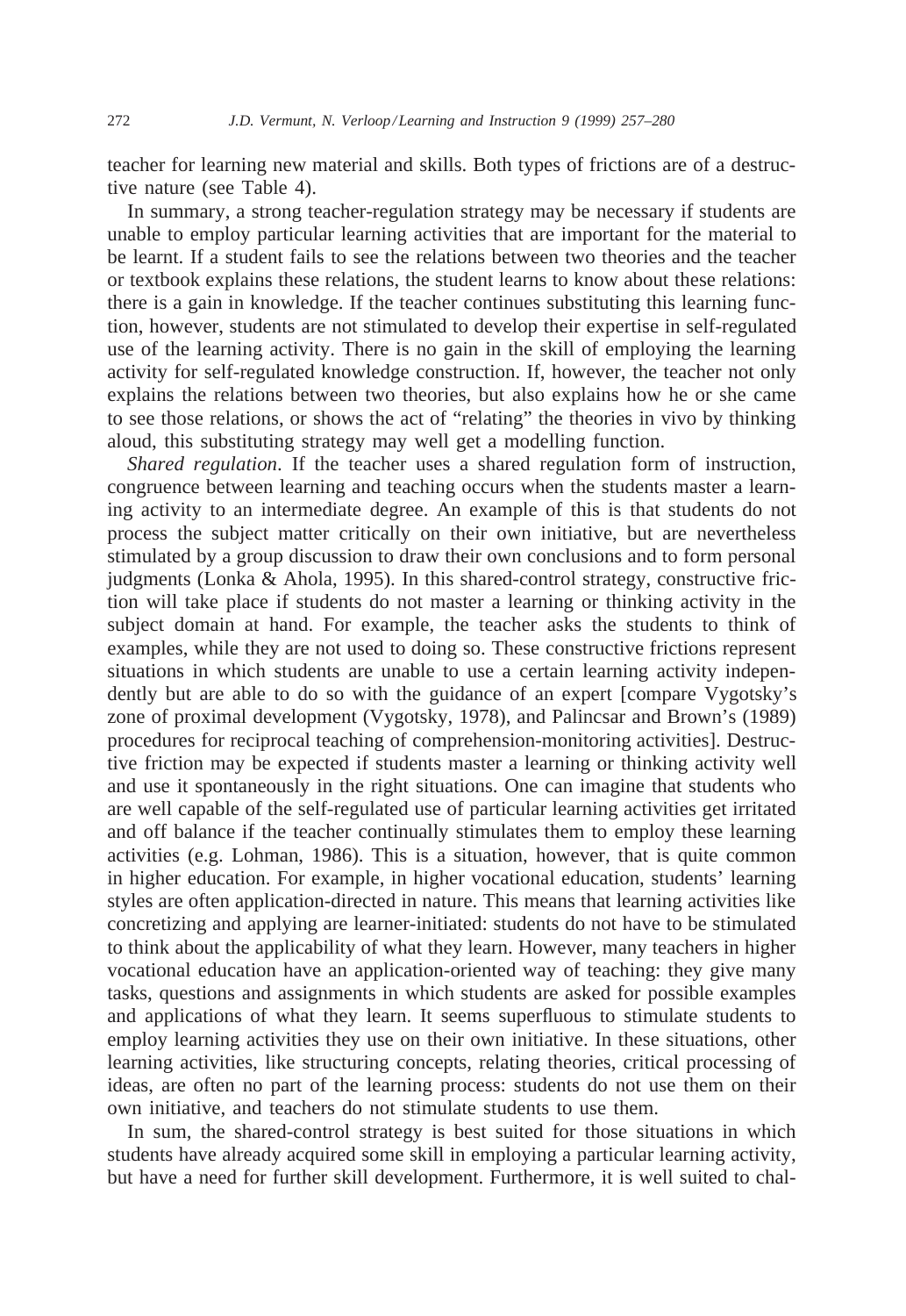lenging students to try new forms of learning in which they cannot utilize learning activities they are familiar with (e.g. memorizing). It is less suited for situations in which students have already acquired expertise in the self-regulated use of particular learning activities.

*Loose teacher-regulation*. When the teacher uses a loose teacher-regulated form of instruction, congruence between learning and teaching occurs if students master a learning strategy well and use it on their own initiative and in the right situations (Simons, 1993). This is the case, for example, when teachers do not undertake any activities to regulate students' learning processes during their independent studying of texts, and students have the necessary regulatory skills at their disposal. Another example is a teacher who knows that students, in a certain domain, are well capable of generating concrete examples, and therefor does not provide any of these. Friction may be expected when students do not master the learning or thinking strategies that are called upon. This is, for example, the case when the teacher capitalizes on selfregulated strategies but students are incapable of performing these, want to use an externally regulated strategy but do not get enough directions for doing so. Ertmer, Newby and MacDougall (1996) documented such a phenomenon in the differential reactions to a case-based instructional approach of students differing in self-regulatory skills. If the degree of students' self-regulation is inadequate and the teacherregulation is deficient, too, the danger of a lack of regulation is present (compare Meyer & Cleary, 1997). If students do not master the learning or thinking activities on which the teacher capitalizes, there is destructive friction. This was often the case in traditional university education, in which students were informed about the textbooks they should master and about the date the exam would take place. For many of these students, however, the distance between this highly self-regulated form of learning that was expected and their teacher-dependent way of learning they were used to in secondary school was too high, resulting in drop-out. If students master a strategy to some extent, there may be constructive friction.

In sum, this strategy seems appropriate if students are proficient in the use of particular learning activities, or if they are on their way to getting proficient. It allows the teacher to pay attention to other learning functions than to those the students already master sufficiently for the domain at hand. It is not suitable in situations were students' skill in regulation of learning is low, either in general or with respect to particular important learning activities.

If the goal of teaching is not only to achieve gains in knowledge or understanding of subject matter, but also gains in the ability to self-regulated knowledge construction, one has to look for ways of combining the strong points of the interplays between teaching and learning described above. The central issue, then, becomes the development from teacher-regulated to student-regulated learning.

# **5. Process-oriented teaching: from teacher-regulation to student-regulation of learning processes**

Destructive frictions often take place. Teachers and designers of instruction, for instance, frequently have the tendency to take over as many learning and thinking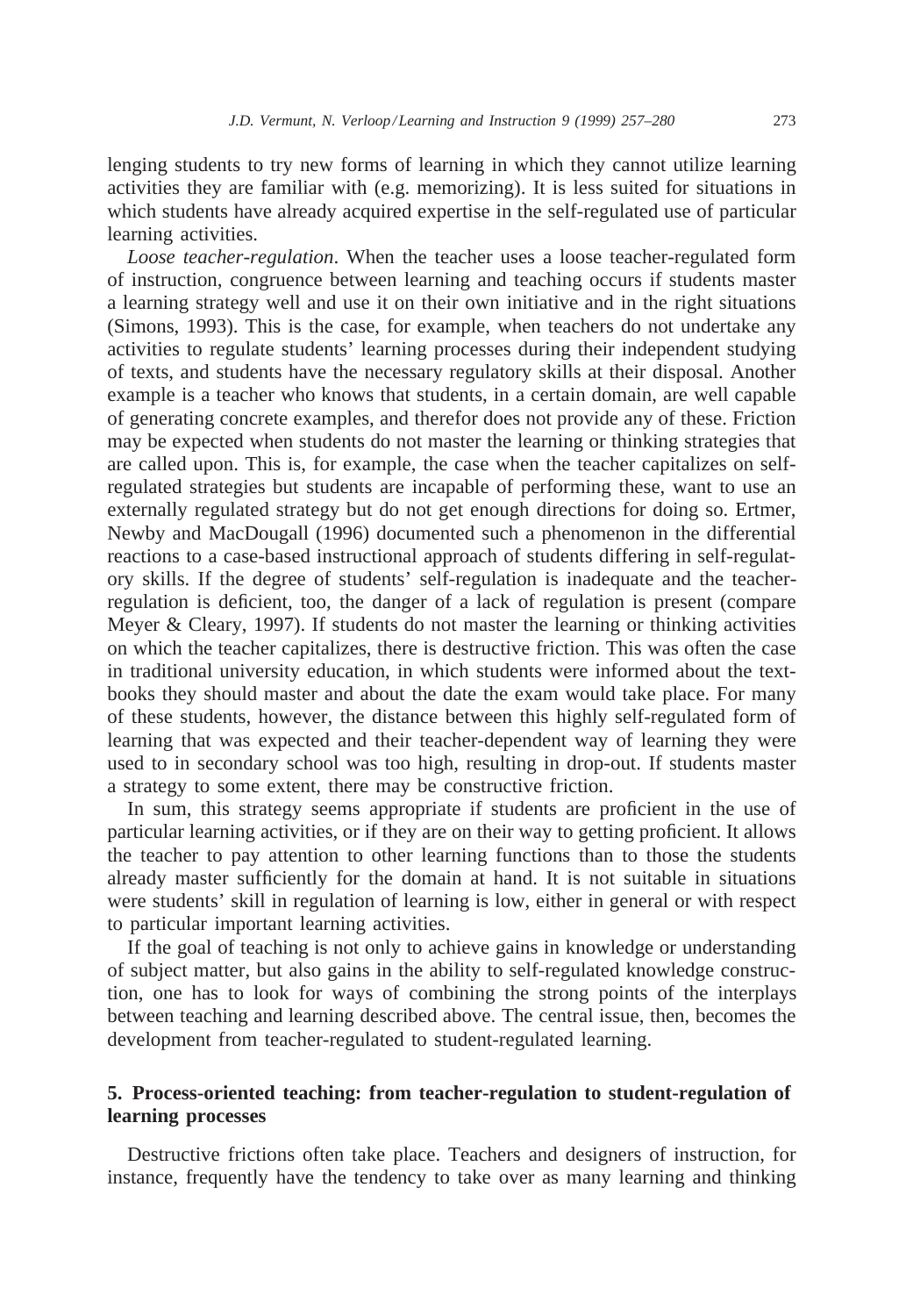activities from students as possible (Bednar et al., 1991; Sternberg & Horvath, 1995). *Process-oriented teaching* tries to promote congruence and constructive friction, and to avoid destructive friction. The aim is to teach domain-specific knowledge and the learning and thinking strategies that students need to construct, change and utilize their knowledge of the subject domain, in coherence (Vermunt, 1995). The emphasis is on a gradual transfer of learning functions from teachers to students. In terms of development in student' learning styles, process-oriented teaching aims at stimulating the development of meaning and application-directed learning styles and discouraging undirected and reproduction-directed ways of learning. The main tasks for teachers in this view are initiating, supporting and influencing the thinking processes that students use to learn (Simons, 1993). Elsewhere, principles of process-oriented teaching are discussed more extensively (e.g. Vermunt, 1995; Volet et al., 1995). Here, we will focus on the implications for the roles of teachers in regulating students' learning processes.

*(1) Teacher as diagnostician*. Much more than in the knowledge transmission model, in process-oriented instruction, teachers have to develop skills in diagnosing students' learning and thinking strategies. Because the occurrence of frictions originates from a certain combination of teaching strategies with students' learning strategies, adequate diagnoses of students' learning and thinking strategies are a necessary condition to avoid these frictions and to be able to tailor teaching to those strategies students do not master or master insufficiently (Kember, 1991). For example, this diagnosis may show that, in a particular domain, students are quite skilled in discovering conceptual similarities and differences between various theories on a subject ("relating/structuring"), but not very good at translating these conceptual theories into practical applications ("concretizing/applying").

*(2) Teacher as challenger*. Teachers have to challenge students to try out new learning and thinking strategies. This means, for example, giving learning tasks to students they cannot do well with the strategies they normally use (creating constructive friction). Students then start reflecting on their current approach and exploring alternative learning and thinking strategies, a phase in which they are most susceptible to new possibilities (Collins et al., 1989). Friction often occurs when students enter a new type of education, for instance after the transition from secondary to higher education. An example of a teacher-created constructive friction is to ask students who are good at memorizing to discuss the arguments pro and contra a certain point of view, after this critical processing has been modeled to the students in some way (e.g. by the teacher or fellow students), or to ask students who prefer to get specific guidelines for approaching learning tasks to make an approach plan themselves.

*(3) Teacher as model learner*. Teachers should demonstrate the use of learning and thinking strategies important for the subject domain, so students can develop a clear picture of what a certain strategy means and how it can be used. By demonstrating the different activities by which subject matter may be processed, problems solved, and learning processes regulated, the teacher makes knowledge construction and utilization activities overt and explicit that usually stay covert and implicit (Palincsar & Brown, 1989; Volet, 1991; Scardamalia & Bereiter, 1994). By thinking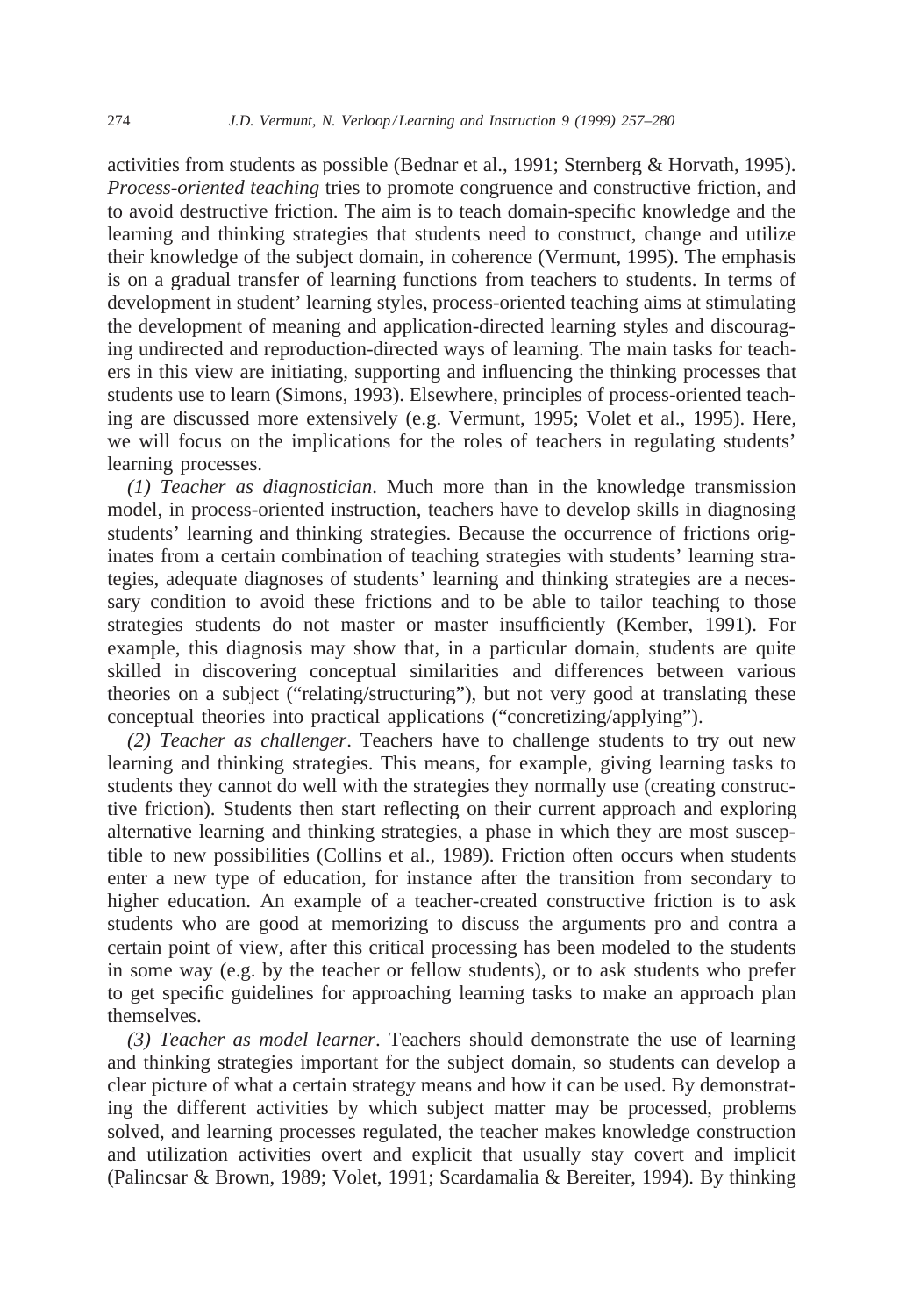aloud, for example, the teacher shows students how they can structure the central concepts of a domain into a scheme, think of concrete examples with difficult subject matter, motivate themselves and concentrate, and test their understanding of the subject matter. By demonstrating these learning activities within the context of subject matter teaching, students are confronted with a broad variety of examples from the different subject domains.

*(4) Teacher as activator*. When students have a clear idea of the content and use of certain learning strategies, teachers should activate students to use these strategies in learning about the particular subject domain. By means of questions, assignments, tasks, ways of presenting an argument, etc, students are stimulated to use thinking activities they do not usually employ when learning (see Table 3). For example, the teacher instructs students to make a scheme, think of examples, plan learning goals or invent test questions.

*(5) Teacher as monitor*. When students get more and more skilled in the use of certain learning and thinking strategies, the role of the teacher changes towards monitoring the use of these strategies in students' self-regulated learning. This role may well be combined with that of consultant, in which the teacher is one of the sources that students may consult. This makes it possible for teachers to take into account individual differences among students in their need for support. The teacher acts as external monitor and provides students with feedback on the quality of their strategy use (Volet, 1991; Lonka & Ahola, 1995). After a phase of activation of thinking activities by teachers, this form of teacher-regulation is gradually withdrawn, too. By creating a challenging environment, the teacher capitalizes on the spontaneous and correct employment of the strategies by students (loose control). In Shuell's (1996) terms, the call on student-initiated use of the learning functions increases. The teacher can now shift attention to other learning functions that students have not yet mastered, or to more complex learning tasks.

*(6) Teacher as evaluator*. Process-oriented instruction also implies that teachers should evaluate the quality of students' strategy use. When teaching is directed at improving students' learning and thinking strategies, the extent to which this has been accomplished should be ascertained as well. This means that the employment of the thinking activities at which teaching is directed should be awarded in assessments. Tests may be composed on the basis of the processing functions described earlier. Students are asked, for example, to describe similarities and differences between particular theories, summarize the main points, give concrete examples, invent applications of what they learned, or draw their own conclusions about certain facts and compare them with the author's conclusions. The assessment of regulatory and affective skills is more complicated, and new forms of evaluation are needed for it. Advances in this field are, for example, portfolio assessments (e.g. Krause, 1996), which are used to assess reflective skills.

#### **6. Conclusions and discussion**

At a time when knowledge is getting obsolete ever faster and information is getting accessible ever easier via computer networks, the need for lifelong learning increases and teaching models based on transmission and storage of knowledge lose their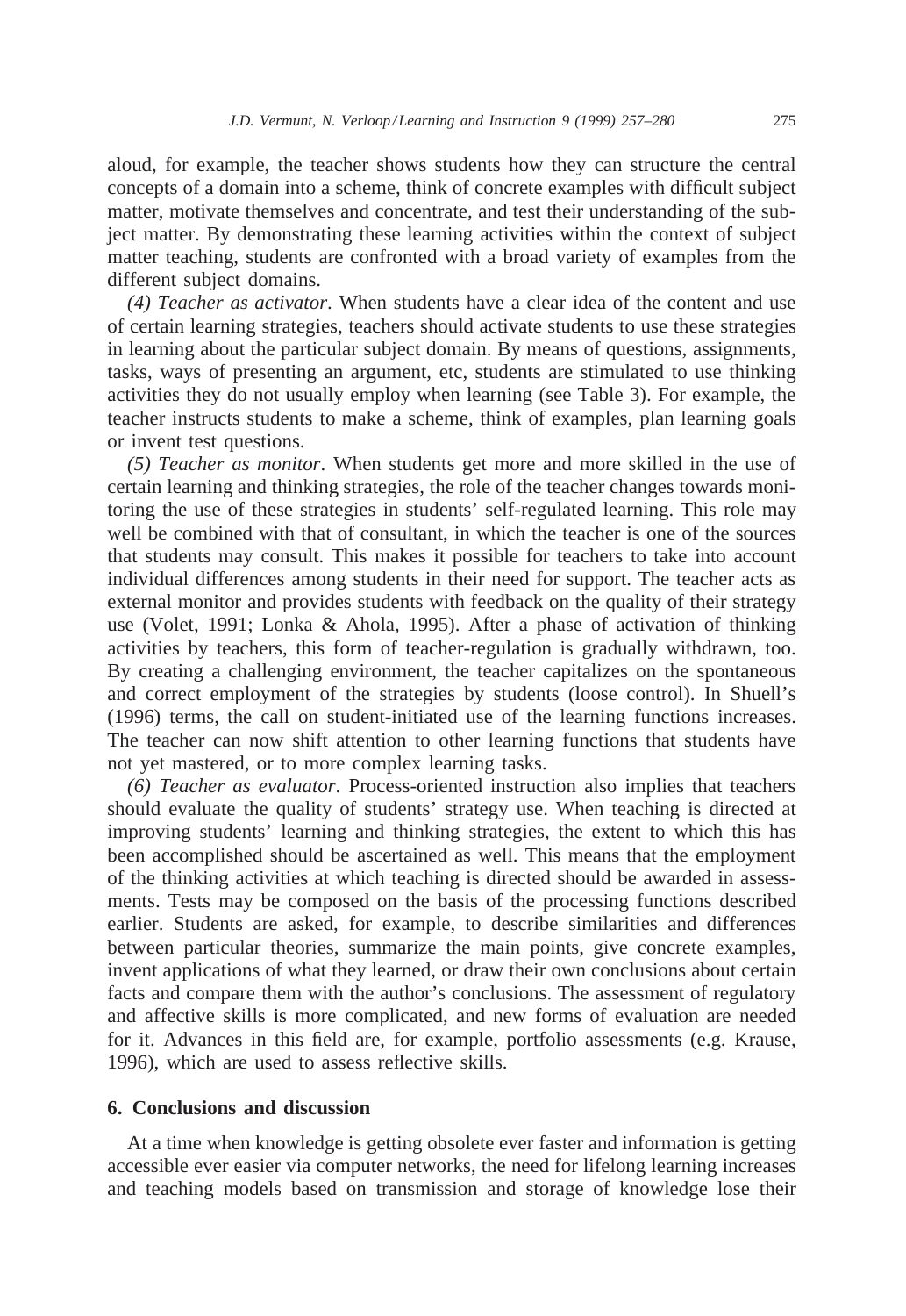functionality. Society's demand for new teaching models, aimed at developing students' ability to update their knowledge whenever necessary, is growing. Processoriented teaching models, focusing on the processes of knowledge construction and utilization, seem well suited to meeting these new demands. Especially integrating theories of learning and theories of teaching shows promising possibilities to develop learners' abilities to self-regulate their learning processes.

The perspective on learning and teaching outlined above has several advantages as compared to existing theories of learning and teaching. First, the concept of learning functions enables us to view learning and teaching processes in greater coherence than usual. The taxonomy of learning functions makes it possible to analyze selfregulated learning in terms of skill in different types of concrete learning activities. In this respect, it meets Winne's (1995) plea for "more basic research on details of knowledge and aspects of processing inherent in self-regulated learning" (p. 186). Secondly, the concept and taxonomy of learning functions unites two research fields that too often seemed to be separated: the research on (individual differences in) learning strategies and styles (e.g. Entwistle, 1992) and the research on self-regulated learning (e.g. Winne, 1995). In the theoretical framework described above, learning styles are conceived of as preferences for using certain learning functions. Selfregulated learning refers to students' skill in using a variety of learning functions and adapting this usage to the task demands at hand. Thirdly, especially the view that learning and teaching activities are images of each other and can be described in the same terms allows us, better than before, to examine the complex congruences and frictions occurring between students' learning activities and teachers' teaching activities in and outside of classroom situations. The conceptualization of learning and teaching strategies as different ways of dealing with the necessary learning functions contributes to a better integration of learning and teaching theories. When learning is increasingly seen as a process of self-regulated knowledge construction, teaching models should take this learning process as a point of departure. Fourthly, the perspective on congruence and friction between learning and teaching strategies makes it possible to identify learning tasks, situations, etcetera, that hinder or even impair the development of skill in self-regulated learning, and design learning tasks, materials and tests that stimulate this development. This is in line with Shuell's (1993) argument that "further advances in this understanding (of how students learn from instruction) need to consider the joint effects that teaching and learning have upon one another...". Finally, the concept of process-oriented teaching combines a set of instructional principles and teacher roles that all have proved to work when used in isolation. The combined use of these principles may well represent a very powerful learning environment. Recent studies by Volet et al. (1995), Vermunt (1995), Lonka (1997), and Schatteman, Carette, Couder and Eisendrath (1997) clearly demonstrate the importance of process-oriented teaching models at the university level.

*Implications for practice*. The model of learning and teaching outlined above offers opportunities for diagnosing current teaching practices in terms of their congruence or friction with student learning practices and of their call on certain learning activities. For example, analysis of the learning tasks, questions, assign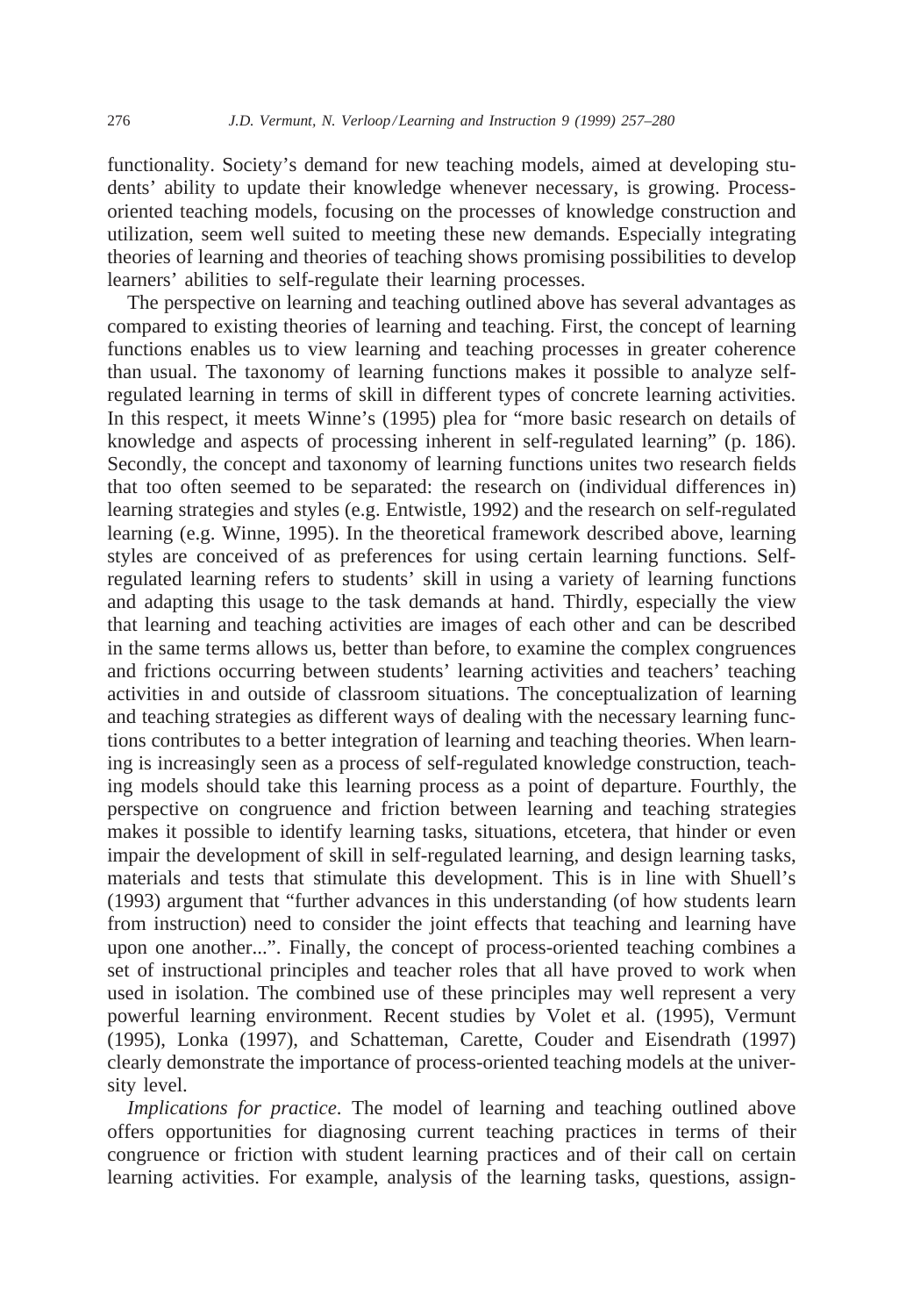ments, and exam questions that teachers give to students in terms of the learning functions they take over, stimulate or capitalize on, often reveals that these tasks are very one-sided and more often reflect teachers' personal styles than students' needs. Mostly, teachers find these analyses very helpful to become aware of their blind spots and adjust their way of teaching. Moreover, the model points to the importance of an analysis of teaching/learning situations on the presence or absence of friction, on possibilities to create congruence and constructive friction, and on the actual division of learning functions among learners, teachers and learning materials. Such an analysis may reveal the absence of certain important learning functions and the over-representation of others. Besides, the perspective outlined here makes it possible both to concretize the learning functions and teaching strategies in domain-specific teaching, and at the same time to enable teachers from different domains to develop a common language to communicate about student learning. Since teachers' roles may change considerably as compared to more traditional classroom teaching, teacher training should focus more on the new roles of teachers as facilitators of student learning. Finally, a good example of the practical usage of the theoretical perspectives outlined thus far can be seen in the Netherlands. There, active and selfregulated learning, learning to learn, teaching how to learn, and dealing with individual differences will be leading teaching principles in the second phase of secondary education for the years to come, starting in 1998/1999. In this large-scale, nationwide innovation project, teachers, teacher educators, school principals, and researchers together try to develop a common language to communicate about student learning processes and to develop examples of good practice that foster active and self-regulated student learning in the different school subjects.

*A research agenda*. The theoretical perspective outlined in this article calls for further research and theory development. Many questions remain to be solved. From the above point of view, future research should be directed at the further development of a teaching and learning theory that puts learning processes into the focus of attention. Further research should be directed, for example, at clarifying relations between learning activities, prior knowledge and age of students, and subject domains. More research should also be done on the way teachers use the various teaching strategies and at what learning functions these strategies are directed. Moreover, too little is known about relations between craft knowledge and professional orientations of teachers on the one hand, and the way in which they deal with learning functions on the other hand. The way prospective and experienced teachers may acquire their new roles as diagnosticians, challengers, models, activators, monitors and evaluators of student learning needs to be addressed in research as well. We need to know more about congruence and friction between learning and teaching strategies, the way in which different levels of self-regulation and external regulation of learning processes operate upon one another and whether this interplay occurs differently in different kinds of learning environments. Forthcoming research should also be directed at the way the transition of teacher-regulation to student-regulation of learning processes can be concretely realized in different learning environments. An important responsibility for future research is the design of process-oriented teaching programs and to examine whether, how and why they work.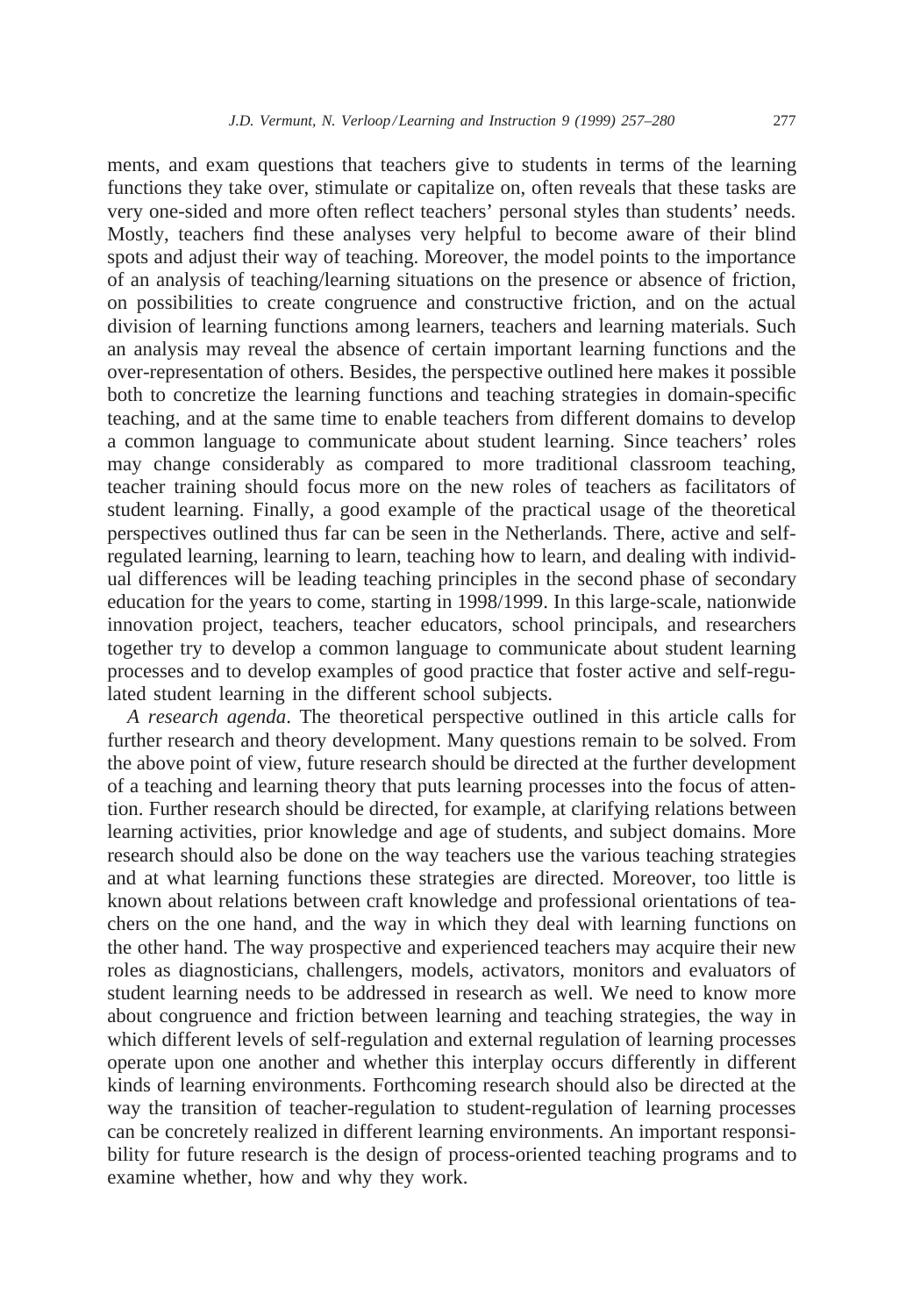#### **References**

- Applebee, A. N., & Langer, J. A. (1983). Instructional scaffolding: reading and writing as natural language activities. *Language Arts*, *60*, 168–175.
- Bednar, A. K., Cunningham, D., Duffy, T. M., & Perry, J. D. (1991). Theory into practice: how do we link. In G. J. Anglin (Ed.), *Instructional technology: past, present and future* (pp. 88–101). Englewood, CO: Libraries Unlimited.
- Beijaard, D., & Verloop, N. (1996). Assessing teachers' practical knowledge. *Studies in Educational Evaluation*, *3*, 275–286.
- Bereiter, C., & Scardamalia, M. (1989). Intentional learning as a goal of instruction. In L. B. Resnick (Ed.), *Knowing, learning and instruction — essays in honor of Robert Glaser* (pp. 361–392). Hillsdale, NJ: Erlbaum.
- Biggs, J. B. (1987). *Student approaches to learning and studying*. Hawthorn, Victoria: Australian Council for Educational Research.
- Biggs, J. (1996). Enhancing teaching through constructive alignment. *Higher Education*, *32*, 347–364.
- Billett, S. (1996). Situated learning: bridging sociocultural and cognitive theorising. *Learning and Instruction*, *6*, 263–280.
- Boekaerts, M. (1995). Self-regulated learning: bridging the gap between metacognitive and metamotivation theories. *Educational Psychologist*, *30*, 195–200.
- Brown, A. L. (1987). Metacognition, executive control, self-regulation and other more mysterious mechanisms. In F. E. Weinert & R. H. Kluwe (Eds), *Metacognition, motivation and understanding* (pp. 65–116). Hillsdale, NJ: Erlbaum.
- Brown, A. L. (1994). The advancement of learning. *Educational Researcher*, *23*(8), 4–12.
- Brown, J. S., Collins, A., & Duguid, P. (1989). Situated cognition and the culture of learning. *Educational Researcher*, *18*(1), 32–42.
- Clark, R. E. (1990). When teaching kills learning: research on mathemathantics. In H. Mandl, E. de Corte, S. N. Bennett & H. F. Friedrich (Eds), *Learning and Instruction: European research in an international context*, Vol. 2.2 (pp. 1–22). Oxford: Pergamon Press.
- Collins, A., Brown, J. S., & Newman, S. E. (1989). Cognitive apprenticeship: teaching the crafts of reading, writing and mathematics. In L. B. Resnick (Ed.), *Knowing, learning and instruction — essays in honor of Robert Glaser* (pp. 453–494). Hillsdale, NJ: Erlbaum.
- Dahlgren, L. -O. (1984). Outcomes of learning. In F. Marton, D. Hounsell & N. Entwistle (Eds), *The experience of learning* (pp. 19–35). Edinburgh: Scottish Academic Press.
- De Corte, E. (1995). Fostering cognitive growth: a perspective from research on mathematics learning and instruction. *Educational Psychologist*, *30*, 37–46.
- Duffy, T. M., Lowyck, J., & Jonassen, D. H. (Eds) (1993). *Designing environments for constructive learning*. New York: Springer Verlag.
- Dweck, C. S. (1989). Motivation. In A. Lesgold & R. Glaser (Eds), *Foundations for a psychology of education* (pp. 87–136). Hillsdale, NJ: Erlbaum.
- Entwistle, N. (1992). *The impact of teaching on learning outcomes in higher education a literature review*. Edinburgh: University of Edinburgh, Centre for Research on Learning and Instruction.
- Entwistle, N. (1995). Frameworks for understanding as experienced in essay writing and in preparing for examinations. *Educational Psychologist*, *30*, 47–54.
- Ertmer, P. A., Newby, T. J., & MacDougall, M. (1996). Students' responses and approaches to casebased instruction: The role of reflective self-regulation. *American Educational Research Journal*, *33*, 719–752.
- Gagne´, R. M. (1970). *The conditions of learning* (2nd ed.). New York: Holt, Rinehart and Winston.
- Gibbs, G., Morgan, A., & Taylor, E. (1984). The world of the learner. In F. Marton, D. Hounsell & N. Entwistle (Eds), *The experience of learning* (pp. 165–188). Edinburgh: Scottish Academic Press.
- Glaser, R. (1991). The maturing of the relationship between the science of learning and cognition and educational practice. *Learning and Instruction*, *1*, 129–144.
- Halpern, D. F., Hansen, C., & Riefer, D. (1990). Analogies as an aid to understanding and memory. *Journal of Educational Psychology*, *82*, 298–305.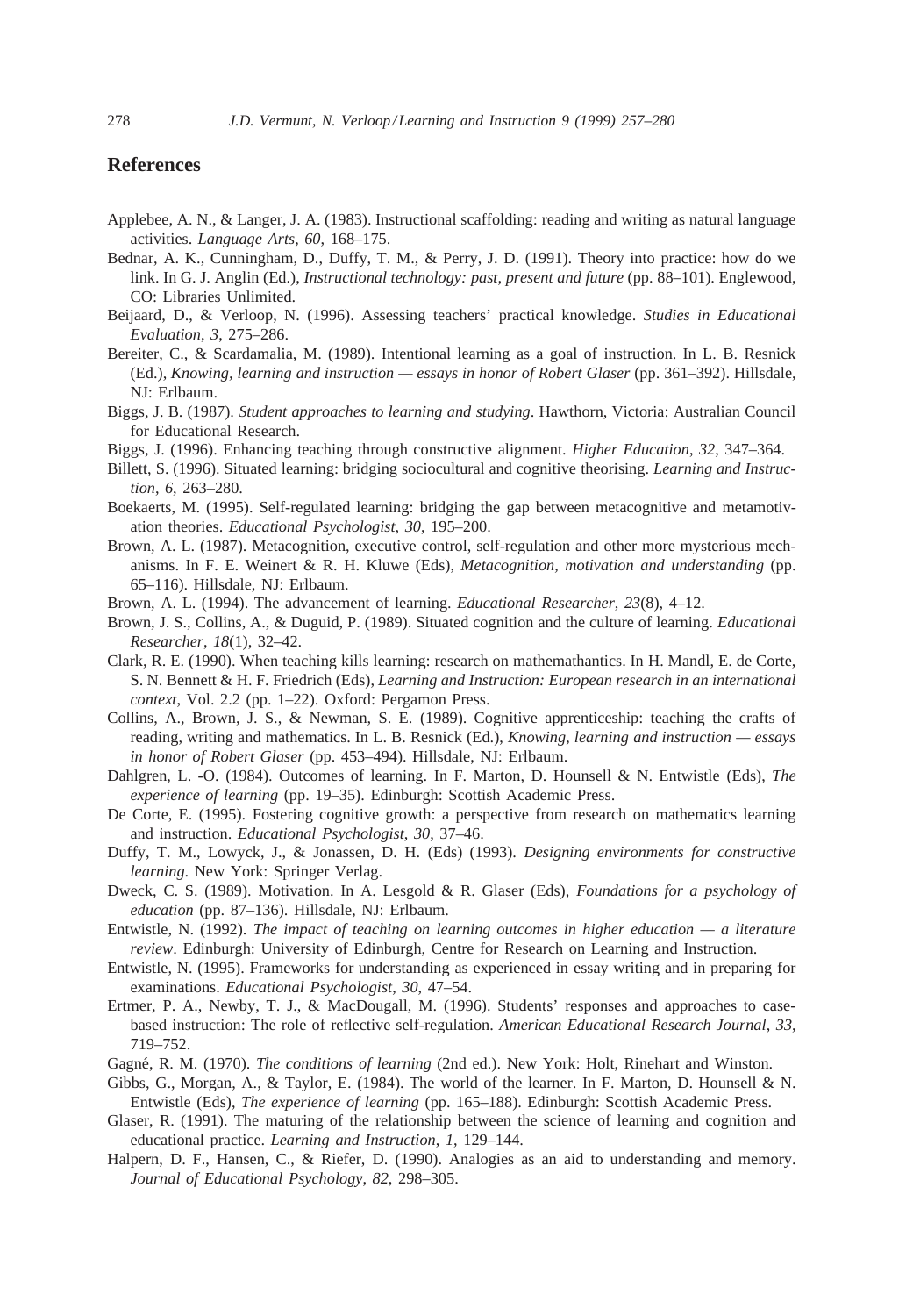- Hamaker, C. (1986). The effects of adjunct questions on prose learning. *Review of Educational Research*, *56*, 212–242.
- Hidi, S. (1990). Interest and its contribution as a mental resource for learning. *Review of Educational Research*, *60*, 549–571.
- Iran-Nejad, A. (1990). Active and dynamic self-regulation of learning processes. *Review of Educational Research*, *60*, 573–602.
- Janssen, P. J. (1996). Studaxology: the expertise students need to be effective in higher education. *Higher Education*, *31*, 117–141.
- Kember, D. (1991). Instructional design for meaningful learning. *Instructional Science*, *20*, 289–310.
- Kirby, J. R., & Pedwell, D. (1991). Students' approaches to summarisation. *Educational Psychology*, *11*, 297–307.
- Krause, S. (1996). Portfolios in teacher education: effects of instruction on preservice teachers' early comprehension of the portfolio process. *Journal of Teacher Education*, *47*, 130–138.
- Lohman, D. F. (1986). Predicting mathemathantic effects in the teaching of higher order skills. *Educational Psychologist*, *21*, 191–208.
- Lonka, K. (1997). *Explorations of constructive processes in student learning*. Doctoral thesis, Department of Psychology, University of Helsinki.
- Lonka, K., & Ahola, K. (1995). Activating instruction how to foster study and thinking skills in higher education. *European Journal of Psychology of Education*, *10*, 351–368.
- Lonka, K., & Lindblom-Ylänne, S. (1996). Epistemologies, conceptions of learning, and study practices in medicine and psychology. *Higher Education*, *31*, 5–24.
- Lowyck, J., & Elen, J. (1993). Transitions in the theoretical foundation of instructional design. In T. M. Duffy, J. Lowyck & D. H. Jonassen (Eds.), *Designing environments for constructive learning* (pp. 213–230). New York: Springer Verlag.
- Marton, F. (1988). Describing and improving learning. In R. R. Schmeck (Ed.), *Learning strategies and learning styles* (pp. 54–82). New York: Plenum Press.
- McCombs, B. L. (1991). Motivation and lifelong learning. *Educational Psychologist*, *26*, 117–127.
- Meyer, J. H. F. (1996). Some aspects of the individual difference modelling of causal attribution. *Higher Education*, *31*, 51–71.
- Meyer, E., & Cleary, E. G. (1997). *Toward an "interference" model of student learning in medicine*. Paper presented at the 7th conference of the European Association for Research on Learning and Instruction, Athens, August.
- Moran, A. (1991). What can learning styles research learn from cognitive psychology? *Educational Psychology*, *11*, 239–245.
- Palincsar, A. S., & Brown, A. L. (1989). Classroom dialogues to promote self-regulated comprehension. In J. Brophy (Ed.), *Advances in research on teaching*, Vol. 1 (pp. 35–67). Greenwich, CO: JAI Press.
- Pask, G. (1976). Styles and strategies of learning. *British Journal of Educational Psychology*, *46*, 128–148.
- Paul, R. W. (1990). Critical and reflective thinking: a philosophical perspective. In B. F. Jones & L. Idol (Eds), *Dimensions of thinking and cognitive instruction* (pp. 445–494). Hillsdale, NJ: Erlbaum.
- Pintrich, P. R. (1994). Continuities and discontinuities: future directions for research in educational psychology. *Educational Psychologist*, *29*, 137–148.
- Prosser, M., Trigwell, K., & Taylor, P. (1994). A phenomenographic study of academics' conceptions of science learning and teaching. *Learning and Instruction*, *4*, 217–231.
- Reynolds, R. E., & Shirey, L. L. (1988). The role of attention in studying and learning. In C. E. Weinstein, P. A. Alexander & E. T. Goetz (Eds), *Learning and study strategies: issues in assessment, instruction, and evaluation* (pp. 77–100). New York: Academic Press.
- Rosenshine, B., Meister, C., & Chapman, S. (1996). Teaching students to generate questions: a review of intervention studies. *Review of Educational Research*, *66*, 99–136.
- Rosenshine, B., & Stevens, R. (1986) Teaching functions. In M. C. Wittrock (Ed.), *Handbook of research on teaching* (3rd ed.) (pp. 376–391). New York: MacMillan.
- Säljö, R. (1979). *Learning in the learner's perspective. I. Some common sense conceptions*. Reports from the Department of Education, University of Göteborg, No. 76.
- Scardamalia, M., & Bereiter, C. (1994). Computer support for knowledge building communities. *Journal of the Learning Sciences*, *3*, 265–283.